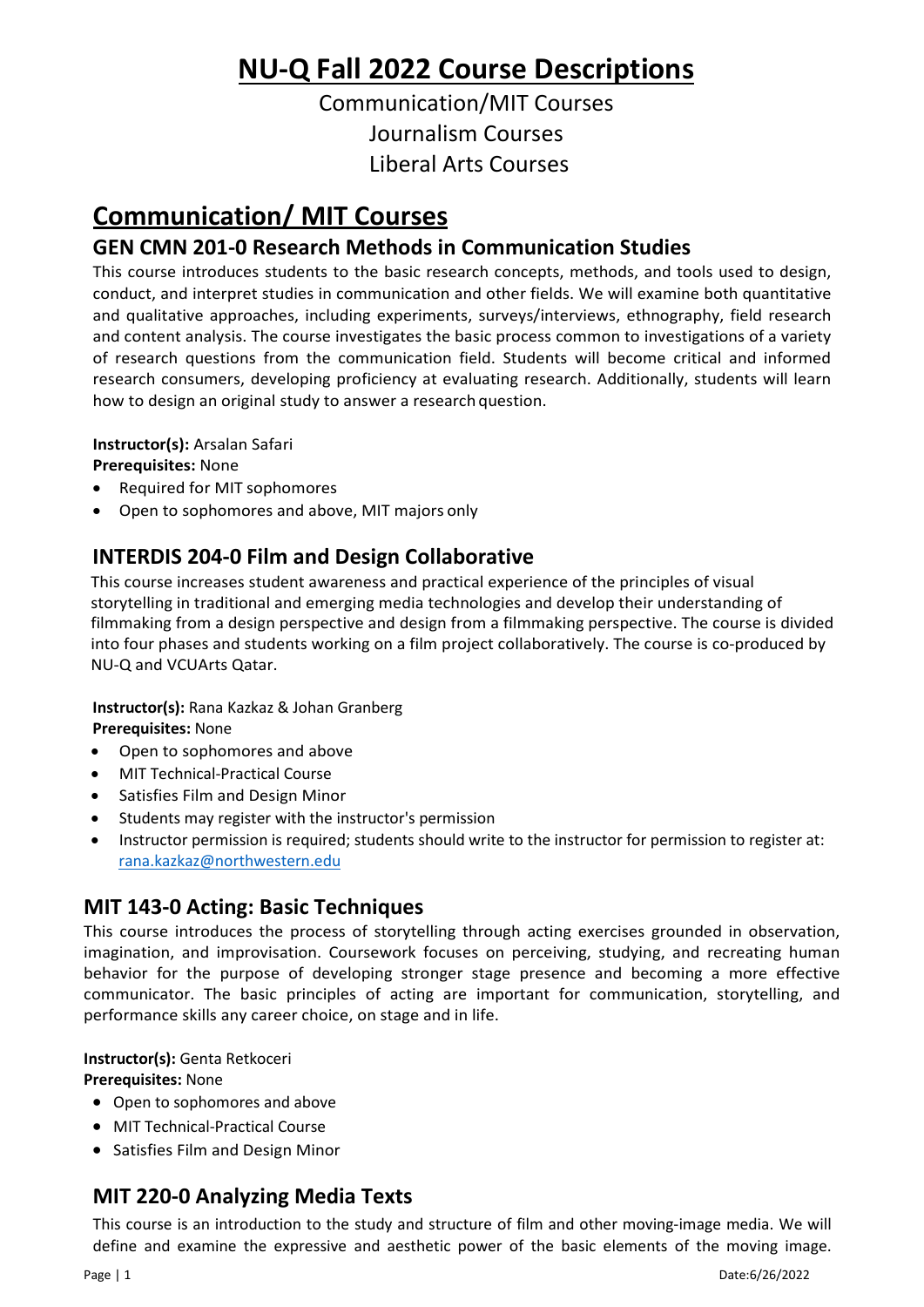Specifically, the course will investigate—across a variety of different media, modes and genres, and historical periods—the fundamentals of production design; cinematography, especially the shot and its composition; editing; sound; and narrative structure. The first half of the course examines the separate elements of the moving image; the second half explores how those elements can be organized in various narrative and non-narrative structures. The goals of the course are (1) to acquaint students with a vocabulary specific to film and other moving-image media; (2) to provide students with the critical tools required for analysis of the moving image; and (3) to develop student skills in writing and argument for humanistic inquiry. By the end of the course, students will be able to: (1) identify the elements of the moving image (e.g., kinds of camera movement) and of the soundtrack according to a standard glossary of technical terms; (2) describe patterns of similarity, repetition, difference, and variation in the image and sound tracks; (3) propose connections between those patterns and narrative structure, character psychology, or larger themes and ideas; and (4) explain those connections in a written argument about how patterns in the most salient visual and/or aural elements of a film or program help us to understand its structure, characters, or themes.

#### **Instructor(s):** Scott Curtis

**Prerequisites:** None

- Open to first-year students only
- Open for cross-registration
- Satisfies Media & Politics Minor

### **MIT 230-0 Understanding Media Contexts**

This course introduces students to ways of analyzing the social, cultural, economic, and political contexts in which people produce and consume media, especially television. Surveying foundational scholarship in television and media studies, the class examines a range of critical approaches, including aesthetic/formal analysis, narrative criticism, ideological analysis, political economy, and audience reception. Working to advance their analytical skills, students will practice using these approaches to examine issues of style, form, ideology, and identity (e.g., representations of race, ethnicity, class, gender, sexuality, and national identity) in a range of historical and contemporary television shows, commercials, and online videos. American television will be taken up as our primary object of study, but students will have opportunities to explore non-American TV shows in their own work. Ultimately, the goals of the course are: 1) to acquaint students with a range of critical and methodological tools for analyzing the production, reception, and cultural meanings of television; and 2) to strengthen and expand students' understanding of diverse TV content, contexts, and convergences at different times in history.

#### **Instructor(s):** Kirsten Pike

#### **Prerequisites:** None

- Open to sophomores and above, MIT majors only
- Open for cross-registration
- Satisfies Media & Politics Minor

### **MIT 260‐0 Foundations of Screenwriting**

Students learn tools to expand and enrich their appreciation of all aspects of screenwriting to prepare for entering the professional world. Through practice, students (1) learn all the elements of screenwriting; (2) discover how core concepts interact within existing and emerging media forms, and (3) explore films and topics to produce an original script.

#### **Instructor(s):** Dana Atrach

#### **Prerequisites:** None

- Open to sophomores and above, MIT majors only
- MIT Technical-Practical Course
- Satisfies Film and Design Minor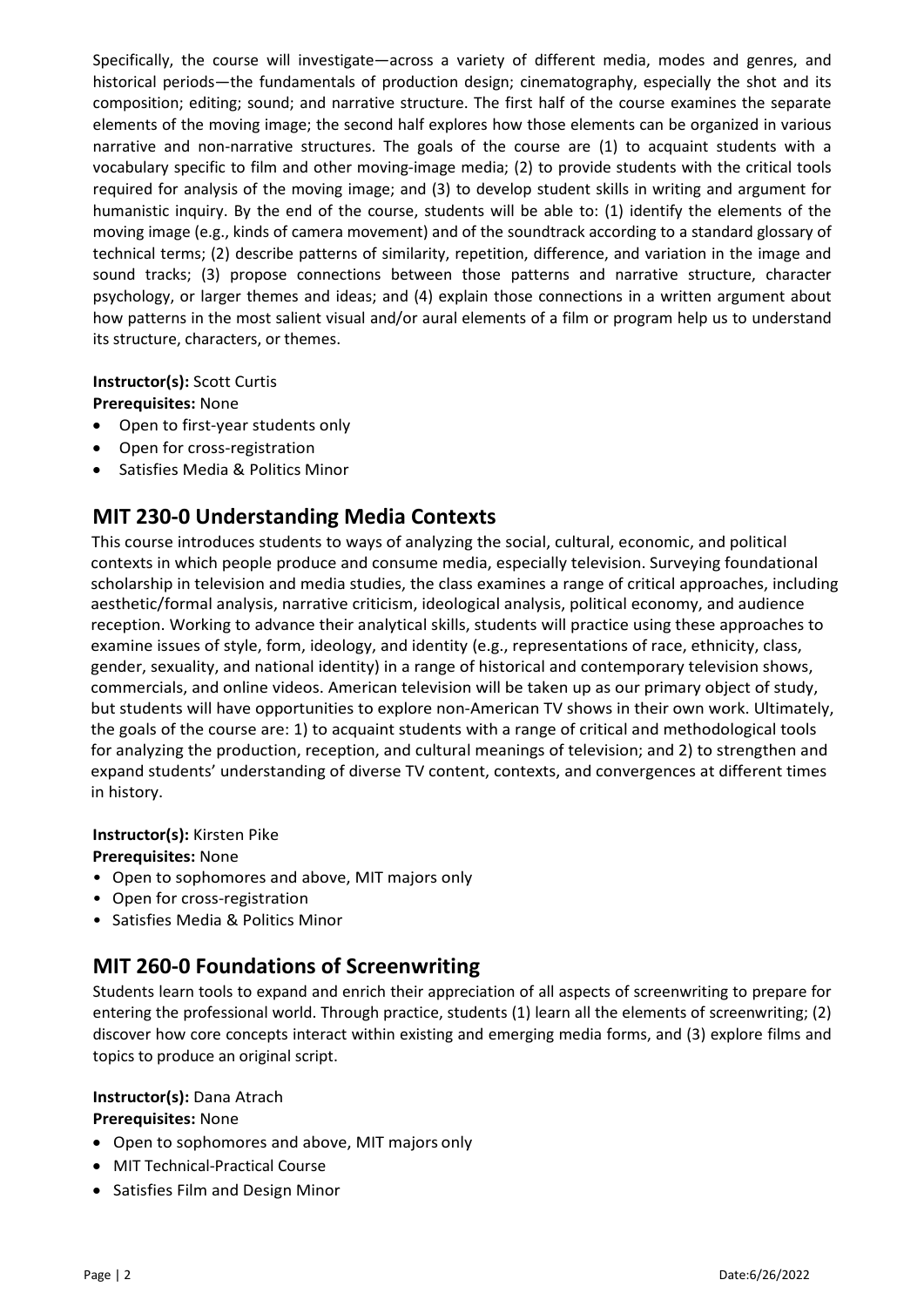# **MIT 325‐0 Film, Media & Gender: Girls' Media Culture**

Although media made for girls has long been derided as silly and undeserving of close attention, to the millions of preteen and teen girls who consume it, it is anything but insignificant. From novels and movies in the 1930s featuring teen sleuth Nancy Drew to contemporary films and TV shows such as Whip It, Wadjda, and That's So Raven, girls' media artifacts have functioned as important historical sites for the negotiation of cultural politics and youthful feminine ideals. In order to shed light on the often-overlooked history of girls' media, this course offers a critical investigation of (primarily) U.S. girls' media from the 1930s to the present, including novels, films, TV shows, advertisements, music videos, teen magazines, toys, and new media. We will investigate girls' media artifacts as aesthetic, political, and commercial texts through which youth have interfaced with lessons about gender, sexuality, race, ethnicity, class, national identity, and generation at different historical moments. Although American commercial media will be taken up as our main object of study, students will have opportunities to explore media made outside the U.S. in their own research projects, and we will consider girls' independent production and reception practices in both Western and non-Western contexts. Ultimately, the goals of the course are: 1) to explore the dominant strategies utilized by the media industries to represent female youth and their concerns, as well as those utilized by girls in practices of self-representation; 2) to examine girls' reception of and diverse engagements with media; and 3) to consider how the landscape of girls' media production and consumption has changed, and resisted change, over time.

#### **Instructor(s):** Kirsten Pike

**Prerequisites:** None

• Open to sophomores and above, MIT majors only

### **MIT 352‐0 Alternative Media in the Middle East**

Alternative media in the Middle East is a seminar course examining the diversity of contexts that often produce media through pirate radio, underground press, independent film, internet, digital and mobile technologies, and other forms. We examine various facets of these alternative media forms, their development, circulation and overall impact. The class will make use of readings, lectures, alternative media artefacts, case study analyses, guest presenters and your own research projects. In this course, we develop a set of analytical and practical tools to evaluate and distinguish between alternative and mainstream media. We also acquire regional understanding of the multitude of ways citizens, artists, critical thinkers and others are contributing to effecting change and enjoying the power of their imagination.

#### **Instructor(s):** Joseph Khalil

**Prerequisites:** None

- Open to sophomores and above
- Open for cross-registration
- Satisfies Media & Politics Minor & Middle East Studies Minor

# **MIT 360‐0 Topics in Media Writing: Pixar Storytelling**

Pixar has a distinct cinematic voice, loved by audiences, critics and filmmakers alike. Not only are Pixar's films known for their rich fictional worlds, glorious visuals, and original plots, but for their ability to move audiences. This course will focus on Pixar's effective storytelling techniques (core ideas, moving conflict, emotionally satisfying endings, character development, theme, etc.) and how they are used to create memorable films. Students will craft finished works including but not limited to character studies, dialogues, scenes, analyses and a completed feature film screenplay. This course is for writers interested in writing for animation or for anyone who is interested in learning more about the world of storytelling.

### **Instructor(s):** Dana Atrach

**Prerequisites:** MIT 260-0

- Open to Sophomores and above, MIT majors only
- MIT Technical-Practical Course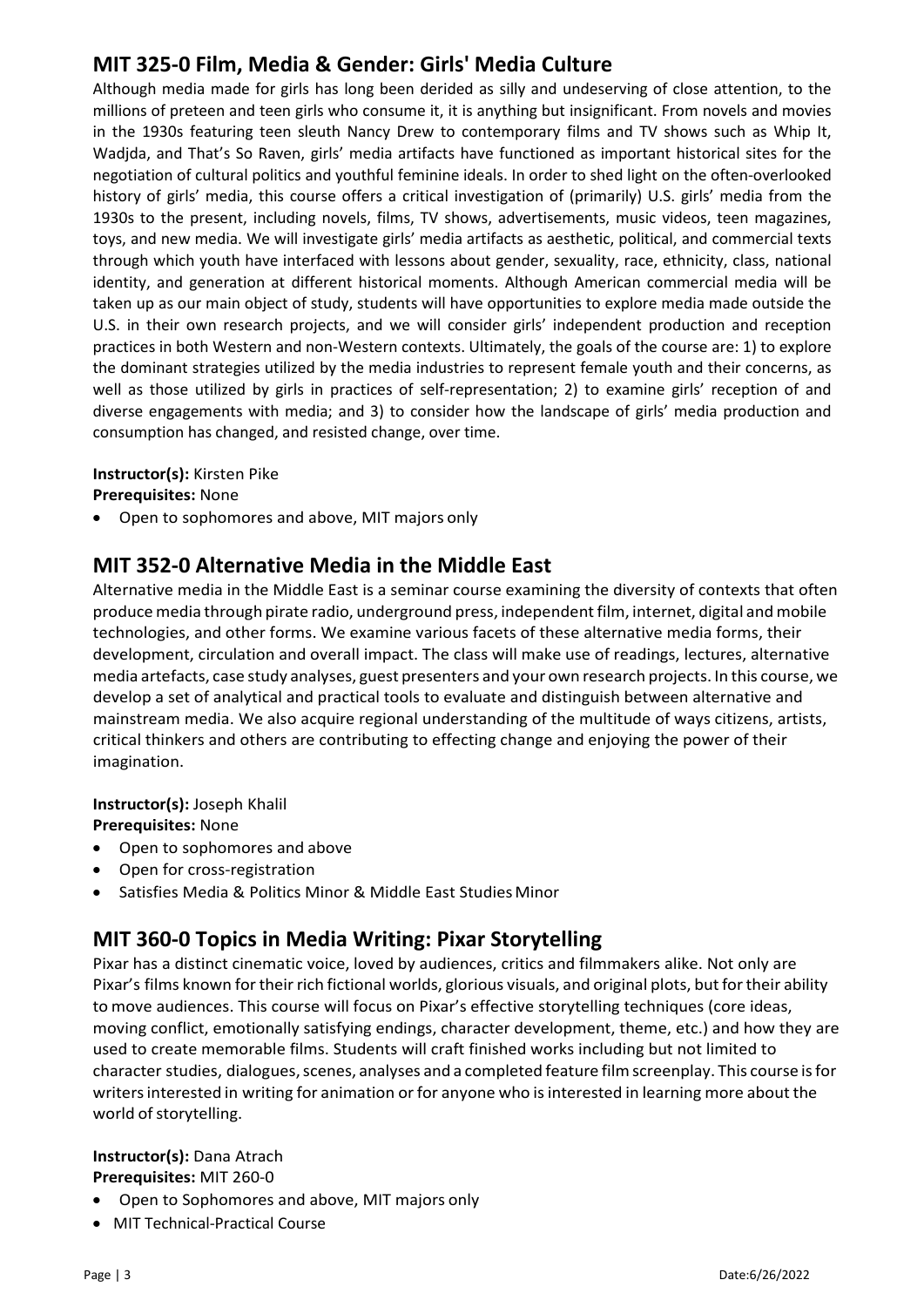# **MIT 372‐0 Editing**

This course will introduce students to the fundamentals of digital non-linear editing. The emphasis of the course will be hands-on practice through a series of projects. There will be several in-class screenings, readings, and a significant amount of time spent editing to develop your abilities. This class is the first step to finding your own "voice" as an editor. The projects in the class will offer experience with several different editing strategies and techniques. They are designed to develop conceptual and technical proficiency, as well as the working skills, strategies, and discipline necessary to provide a foundation for further exploration.

#### **Instructor(s):** Joao Queiroga

**Prerequisites:** MIT 190-0 with "C-" grade or better

- Open to sophomores and above, MIT majors only
- MIT Technical-Practical Course
- Satisfies Film and Design Minor

# **MIT 376‐0 Topics in Interactive Media: Web Design**

Technical-practical, hands-on introduction to the fundamentals of web design. Grounded in history, theory. Project-based learning approach. Emphasis on hand-coding with current web development languages. Students will be introduced to key concepts: including content structure, styling, user experience (UX), user interface (UI), and responsive, cross-platform design for the emergent, modern web.

#### **Instructor(s):** Spencer Striker

**Prerequisites:** None

- Open to sophomores and above, MIT majors only
- MIT Technical-Practical Course

# **MIT 380‐0 Lighting and Cinematography**

This class explores advanced lighting and camera techniques. Students will gain an appreciation for the aesthetics of cinematography across several eras and styles, while practicing with the latest digital cameras, lenses, and lighting kits. Students will learn to use cinematography to bring the story to life across multiple genres (documentary, comedy, drama, horror, etc). They will also learn to organize crew and production schedules for smaller-budget films and be exposed to alternative styles of cinematography. The course aims to examine elements crucial for visual storytelling, including composition, depth of field, and lighting; and to impart organizational principles for an efficient set. By the end of the course, students will be able to make informed creative choices regarding lenses, framing, and lighting; break down a script according to the needs of their project; create a production schedule that will allow timely acquisition of all necessary coverage; delegate tasks to crew members; discover a personal leadership and collaboration style; and match creative and technical expertise to their specific project.

#### **Instructor(s):** Joao Queiroga **Prerequisites:** MIT 190-0

- Open to Sophomores and above, MIT majors only
- MIT Technical-Practical Course
- Satisfies Film and Design Minor

### **MIT 382-0 Foundations of Sound Design: Sound Production**

Sound design is crucial to the success of visual storytelling and interaction design. While often subtle, skillfully produced sound design immerses the viewer, listener, or product end-user, shaping the emotional landscape of the piece and guiding the audience along. It's an observable phenomenon that people can watch and even enjoy a scratchy, jumpy, low-quality image, (e.g. The Blair Witch Project (1999)), but they cannot bear poorly produced audio. Therefore, artfully crafted sound design is a vital component of effective audio-visual media. This course explores the history of sound design, its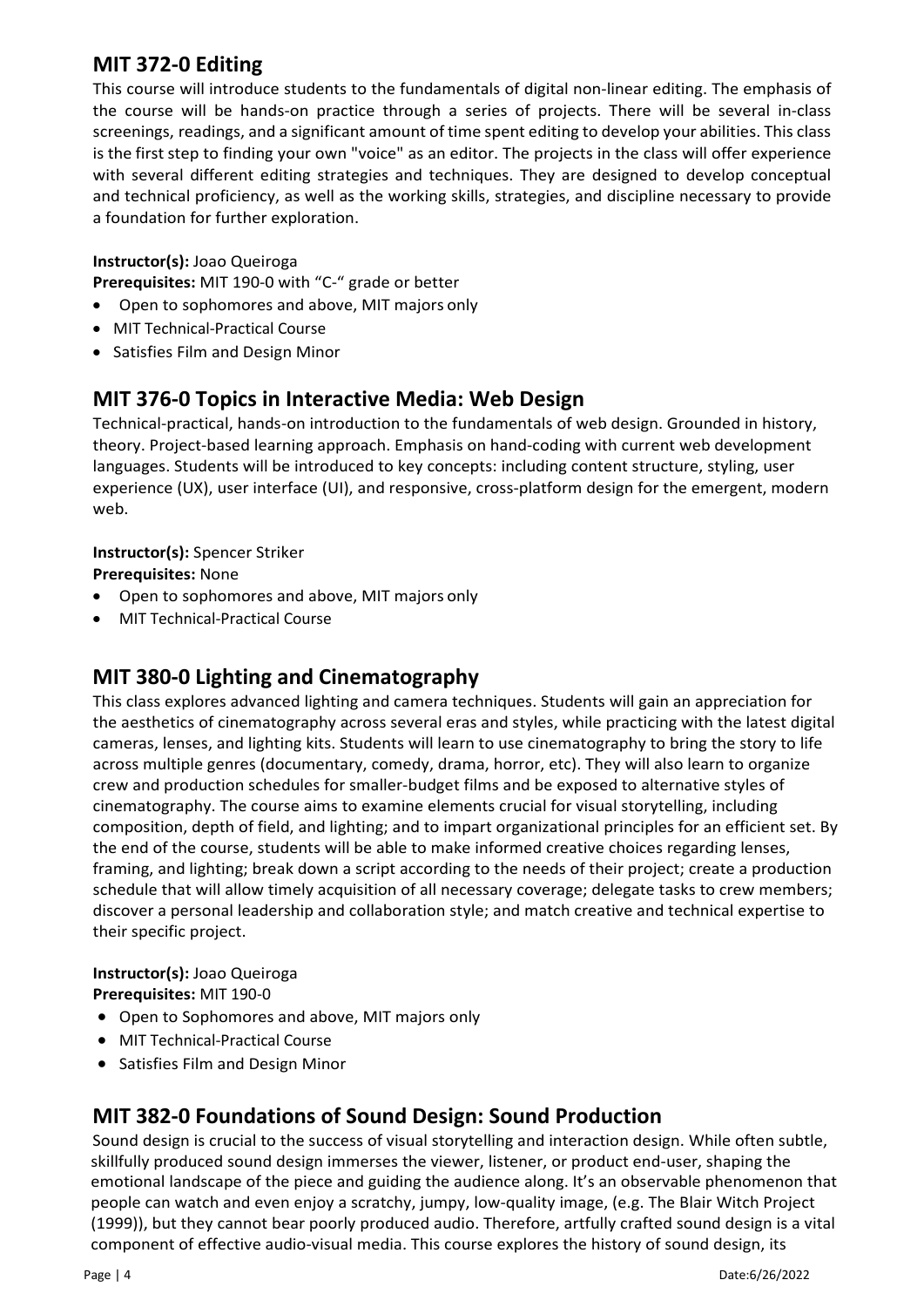theoretical underpinnings, and the core features of a compelling soundscape. We will explore the workflow of a professionally produced soundtrack—including capturing, editing, repairing, mixing, and applying effects. Students will breakdown and analyze soundscapes by listening to examples from different periods and media formats, produced via a variety of methods, (both analog and digital). Students will examine the state of the art and potential futures of sound design, discussing the core concepts of immersive and 3D audio. Finally, students will apply the knowledge and skills developed in the class to produce original sound design projects to strengthen their portfolios, win awards, and attract real-world clients.

#### **Instructor(s):** Spencer Striker

**Prerequisites:** None

- Open to sophomores and above, MIT majors only
- MIT Technical-Practical Course
- Satisfies Film and Design Minor

### **MIT 390-0 Directing: Directing Actors**

This course is designed for students who wish to develop directing skills and techniques for working with actors. The course will cover auditioning and casting, but the majority of the time will focus on the actor/director relationship during rehearsal and performance. Through lectures, in-class exercises and assignments, students will be exposed to a variety of methods and then be asked to demonstrate their newfound knowledge by directing actors in a series of scenes. All students in the class will be required to act in one another's directing projects.

#### **Instructor(s):** Amani Alsaied

**Prerequisites:** None

- Open to sophomores and above
- MIT Technical-Practical Course
- Satisfies Film and Design Minor

### **MIT 395‐0 Computer Animation 3D**

This course focuses on the content creation from a three dimensional digital environment and camera-based production techniques. The class will introduce related concepts, such as 3D modeling, lighting, rendering, narrative structure, pacing, compositing and cinematographic match moving. In this introductory course, students will develop knowledge and skills as they learn about and produce computer-generated 3D elements in the realm of VFX, video games, and animation. A good understanding of motion and timing, as well as a sense of observation will be critical in this class. Students will also develop awareness related to the audiences' perceptual/emotional needs, digital asset management, and production methodology.

#### **Instructor(s):** Spencer Striker

**Prerequisites:** None

- Open to sophomores and above
- MIT Technical-Practical Course
- Satisfies Film and Design Minor

### **MIT 398-0 Undergraduate Seminar: Media Entrepreneurs**

This course lays an essential foundation for understanding and practicing an entrepreneurial orientation in digital media industries. The readings build an essential understanding of what entrepreneur is and is not, the talents and skills needed for success, characteristic satisfactions and aggravations, and the process involved with managing a new media enterprise. Students practice skills needed to identify a business opportunity in media markets, conduct a proper market analysis to identify competitors, opportunities and potential obstacles, create a convincing business plan for a lean start-up, devise an appropriate growth strategy, and a workable business model. Students learn a step-by-step process for value creation and pitch their business plan in a Dragon's Den to conclude the course. This course is structured to facilitate a fruitful balance between relevant theory, skills development, practical experimentation and critical reflection.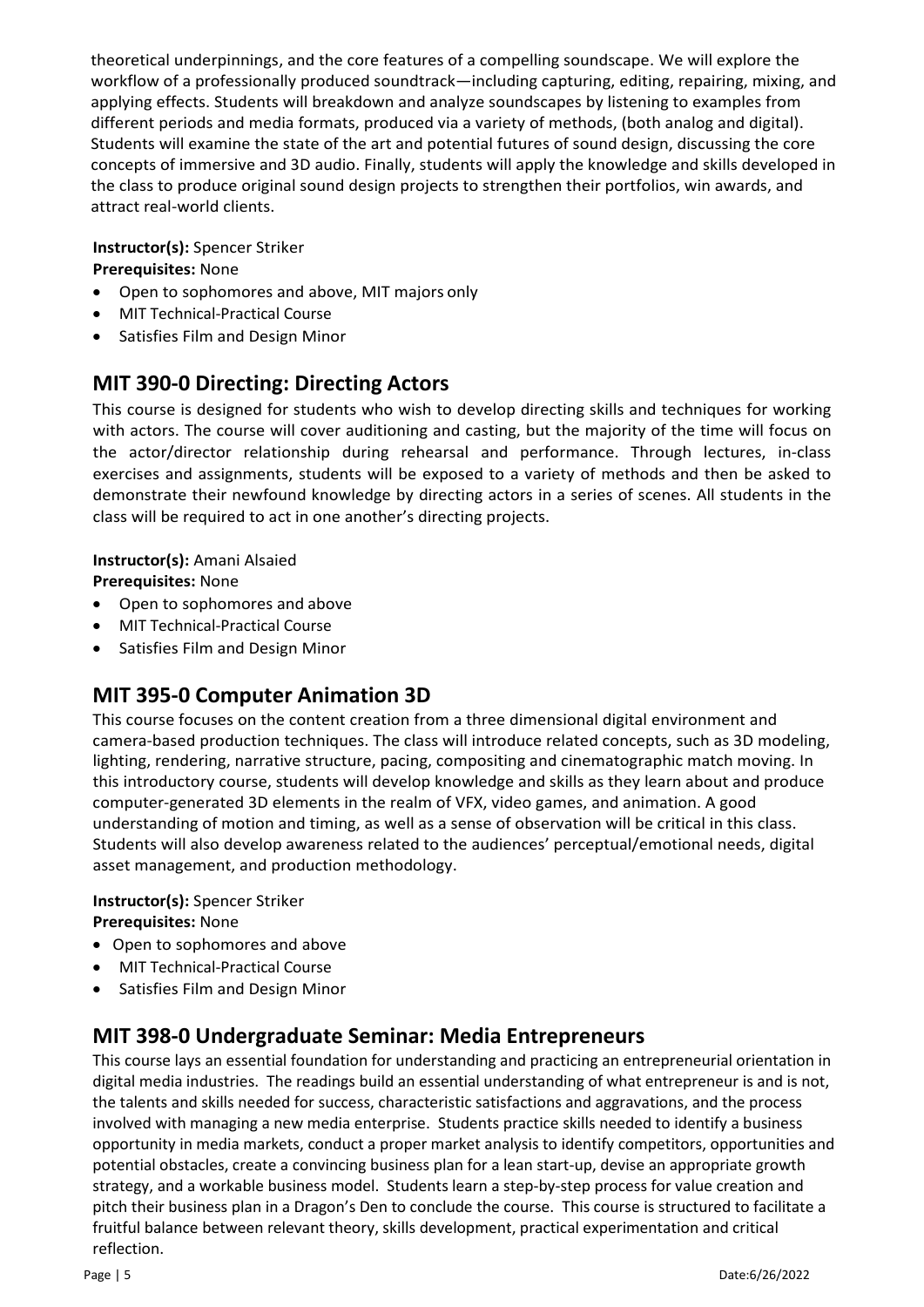#### **Instructor(s):** Gregory Lowe **Prerequisites:** None

- Open to sophomores and above
- Open for cross-registration

# **MIT 398‐0 Undergraduate Seminar: Media & Public Diplomacy**

This course is an overview of the role of media and communication in public diplomacy and the rise of soft power as an instrument used by states and non-state actors to communicate, understand, and influence attitudes and behaviors. Public Diplomacy has been long regarded as an important tool in building and managing relationships; it influences thoughts and actions in the international arena via three major components: the government, the media, and public opinion. The media have played an integral role shaping and influencing images of countries through news or entertainment programming. With the advent of globalization and new communication technologies, the field has seen further changes, most significantly the increasing significance of the use of social media in global politics and social movements. Some of the particular themes explored in this course are: (1) social media and digital diplomacy; (2) the difference between propaganda and soft power; (3) international broadcasting; (4) culture and exchange diplomacy. By the end of the course, students will be able to: (1) identify how public diplomacy and the media interact; (2) recognize major concepts related to public/digital diplomacy and public opinion; (3) analyze the evolving role of state and non-state actor's practices of soft power.

#### **Instructor(s):** Banu Akdenizli

**Prerequisites:** None

- Open to sophomores and above
- Open for cross-registration
- Satisfies Media & Politics Minor

# **MIT 398‐0 Undergraduate Seminar: AI and Machine Learning NEW**

This course introduces students to essential theory in the fields of Artificial Intelligence, Machine Learning, and Data Science as well as discusses the impact and implications of AI technologies on a wide spectrum of domains such as communication, journalism, media industry, education, healthcare, entrepreneurship, e-commerce/social commerce/virtual commerce, and so forth. Students will learn basics of coding and engage in provocative discussions about the positive and negative impacts that AI may have on human life and society.

**Instructor(s):** Venus Jin

**Prerequisites:** None

• Open to sophomores and above

# **MIT 398‐0 Undergraduate Seminar: Free Speech & Civil Discourse NEW**

This course will explore the role of free speech  $-$  and restrictions thereupon  $-$  in deliberative spaces and civic discourse. Class discussions will draw heavily from regional case studies and Timothy Garton Ash's "Free Speech: Ten Principles for a Connected World" (Yale University Press) as students develop understanding of a continuum of freedom of expression and its relationship with political dialogue. Students also will assess the history, evolution and horizon of free speech in the region, including sociocultural pressure and self-censorship.

**Instructor(s):** Brady Creel **Prerequisites:** None

• Open to sophomores and above

# **MIT 398-0 Undergraduate Seminar: Women & Documentary**

This course explores potent, groundbreaking, funny, inspiring, and thought-provoking international documentaries directed by women. Social justice, autobiographical, observational, hybrid, and traditional forms of documentary are featured to examine topics such as gender, race, art, history, philosophy, and the environment. Arab, Asian, African, U.S., Indigenous, Latin American, and European women filmmakers are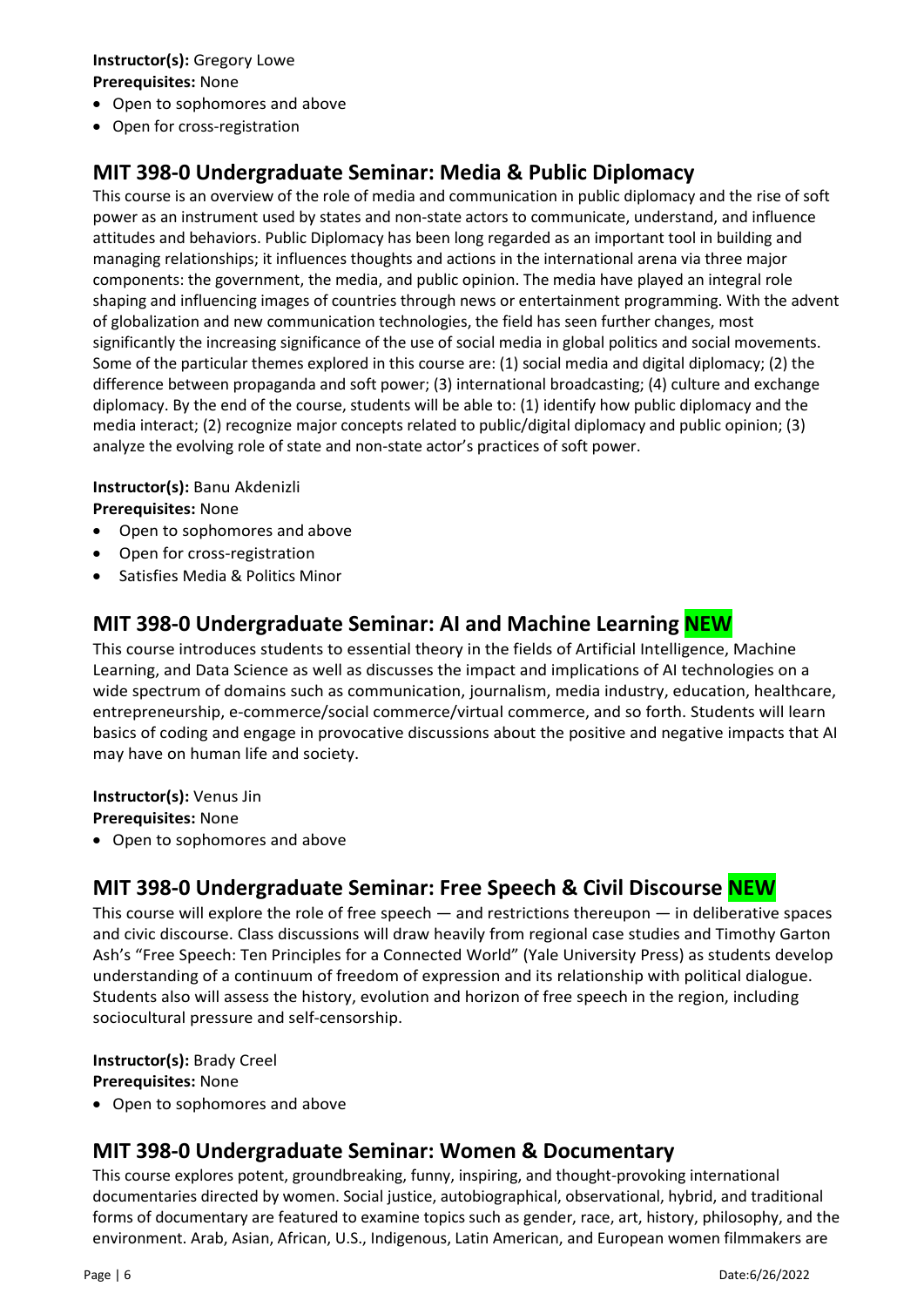included. From Academy-Award winners, to a girl with a toy camera – you'll find them all in this course. This lecture course focuses on writing and critical analysis of media texts, and requires no production skills. Final projects may be either a research paper, or a digital project.

#### **Instructor(s):** Danielle Beverly

**Prerequisites:** None

- Open to sophomores and above
- Open for cross-registration
- Satisfies Media & Politics Minor & Film and Design Minor

# **MIT 398‐0 Undergraduate Seminar: Sports Globalization in Africa**

This course investigates complex interactions and relationships between sport and contemporary African societies. This provides a lens for improved understanding of how the ongoing transformation of both in socio-economic development. 'Modern' sport as been entrenched in the political, cultural and socio-economic life of African societies. Sport has functioned as an instrument of both colonialism and liberation, and served as a nation building tool in the period since African countries gained independence from colonial rule. Today, sport has a dynamic role as an interface between local and transnational interests, and is increasingly an international industry with a global agenda that encourages the growing commodification of sport practices and experience. Topics covered in this course include: the history of sport, the role of sport in anti-apartheid movements and independence struggles, issues related to athlete migrations, the roles and impact of media and communication technologies, the emphasis on nationalism and the modern state, dynamics of globalization, the politics of international governing bodies and institutions in sport, contrasting African elite sport versus mass sport, and the hosting of "major sport events." The course features a close focus on understanding contemporary Africa through the medium of sport.

#### **Instructor(s):** Gerard Akindes

#### **Prerequisites:** None

- Open to sophomores and above, MIT majors only
- Open for cross-registration
- Satisfies Media & Politics Minor

### **MIT 398‐0 Undergraduate Seminar: Myth Structure in Storytelling**

This course serves as an introduction to archetypal structure of stories by examining how a mythopoeic framework may be found in various narratives of film and literature from across time and culture. Why are some stories timeless? How do some stories have global appeal? Joseph Campbell coined the term "monomyth" to describe a single journey universally travelled in an epic pursuit of heroism, arguing that there are fundamental story elements that engages every person's psychological and metaphysical needs. This course takes a fresh look at those elements with a special focus on the inner drives of the hero's and heroine's journeys, understanding that the former is a journey through the first half of life while the latter is a journey through the second. With a critical review of archetypal theories, the monomyth can be distilled of its androcentric underpinnings and expanded for greater inclusion and understanding. The course will review the theory of character transformation in the stages of the two heroic journeys and evaluated against psychological development in Jungian terms and metaphysical growth in Sufi expressions. The journeys are then discussed in terms of film and literature, and further examined against scriptural stories and spiritual experiences.

#### **Instructor(s):** Nadia Salem

#### **Prerequisites:** None

• Open to sophomores and above, MIT majors only

# **MIT 398‐0 Undergraduate Seminar: Health Communication**

Health Communication is designed to provide students with a critical understanding of the main theories that explain the relationship between health communication and health behaviors with a focus on interpersonal and mediated communication as well as mass media campaigns. Students will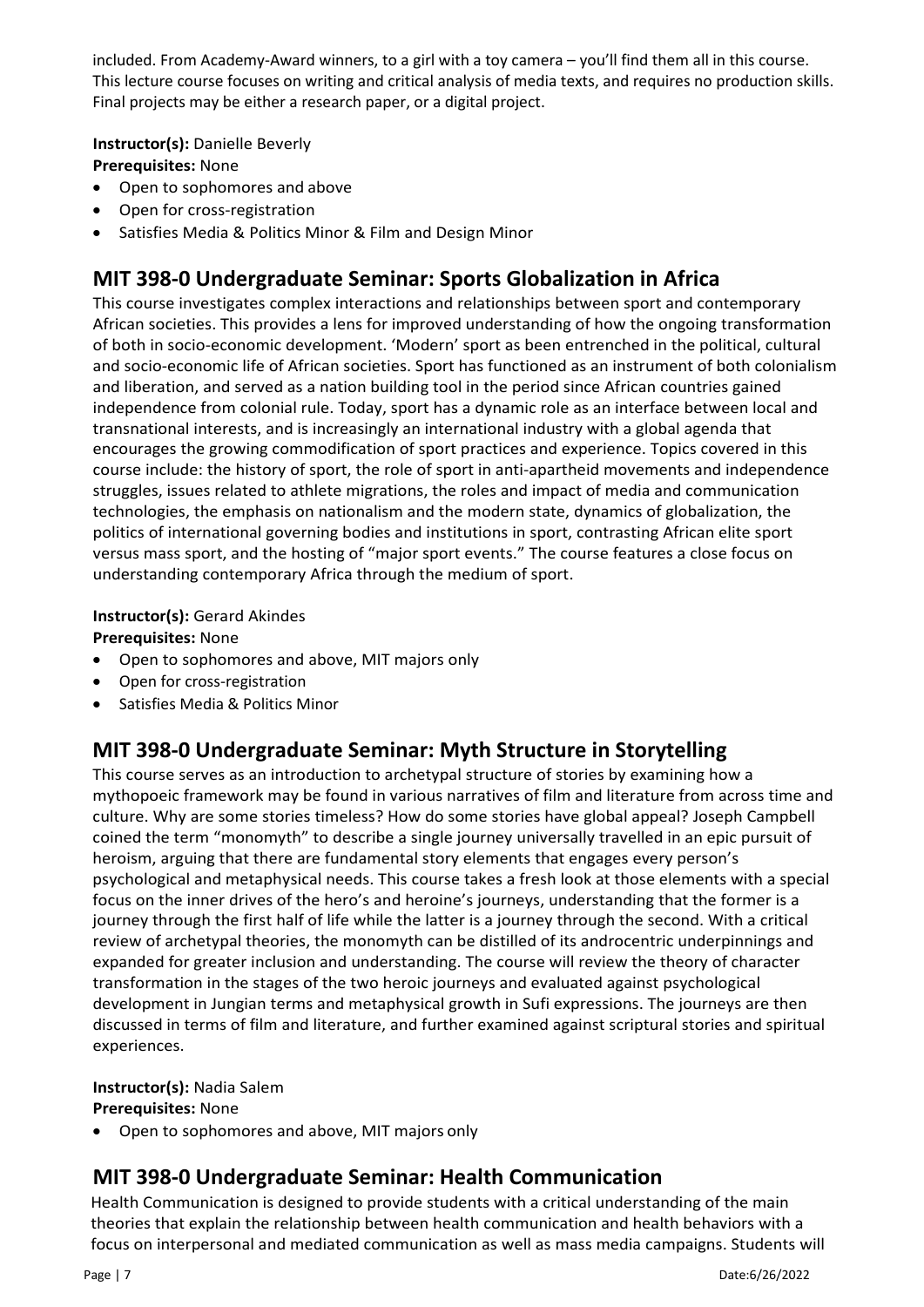develop the skills necessary to apply communication and other theories to communication situations to understand and strategically plan health communication campaigns. Health communication is critically important in helping to combat diseases such as diabetes and heart disease as well as encouraging people to live healthy lives. The class will help future media professionals should develop an understanding of how to develop effective public health campaigns.

**Instructor(s):** Susan Dun

**Prerequisites:** None

- Open to sophomores and above
- Open for cross-registration

### **MIT 398‐0 Undergraduate Seminar: Communication and Sport**

Communication and sport introduces students to the study of communication in sport contexts, including interpersonal, organizational and media. Topics covered include identity (racial, gender, etc.), fan cultures, sports media, politics and nationalism, player-coach relationships, parent-child interactions in the context of sport, communication in teams, crisis communication and new media in sport.

#### **Instructor(s):** Susan Dun

**Prerequisites:** None

- Open to sophomores and above
- Open for cross-registration
- Satisfies Media & Politics Minor

### **MIT 398‐0 Undergraduate Seminar: Production Research**

Students learn essential knowledge and develop skills in conducting research for media productions. This course is part lecture, part workshop, and part practice. The goal of this course is to equip you with basic knowledge and resources to develop skills in researching for media productions. This course links research and production practices for developing scripts and documentaries. You will work individually and in groups. The emphasis will be on getting a creative/production researcher's experience. The class is divided in three modules covering media production research, ethnography, and oral history.

**Instructor(s):** Joseph Khalil

**Prerequisites:** MIT 190

- Open to sophomores and above
- Satisfies Film and Design Minor

# **MIT 398‐0 Undergraduate Seminar: Comm Law & Religion in the ME**

This course addresses a range of legal and jurisprudential issues at the intersection of law, religion, and communication from an international and comparative perspective. Particular attention is given to examining the ways in which law regulates and structures the communicative aspect of religion, ranging from matters of speech and censorship to symbolic communication such as a religious dress.

#### **Instructor(s):** Zachary Calo

**Prerequisites:** None

- Open to sophomores and above
- Satisfies Middle East Studies Minor

### **MIT 398-0 Undergraduate Seminar: Gulf Politics & Public Opinion**

The course focuses on politics in the Gulf region including Iran in relation to public opinion in traditional and non-traditional media. Students examine the character of regimes and the political and civil rights situation in the region, emphasizing concerns about freedom of expression and the press. The role of public opinion and media structures are assessed.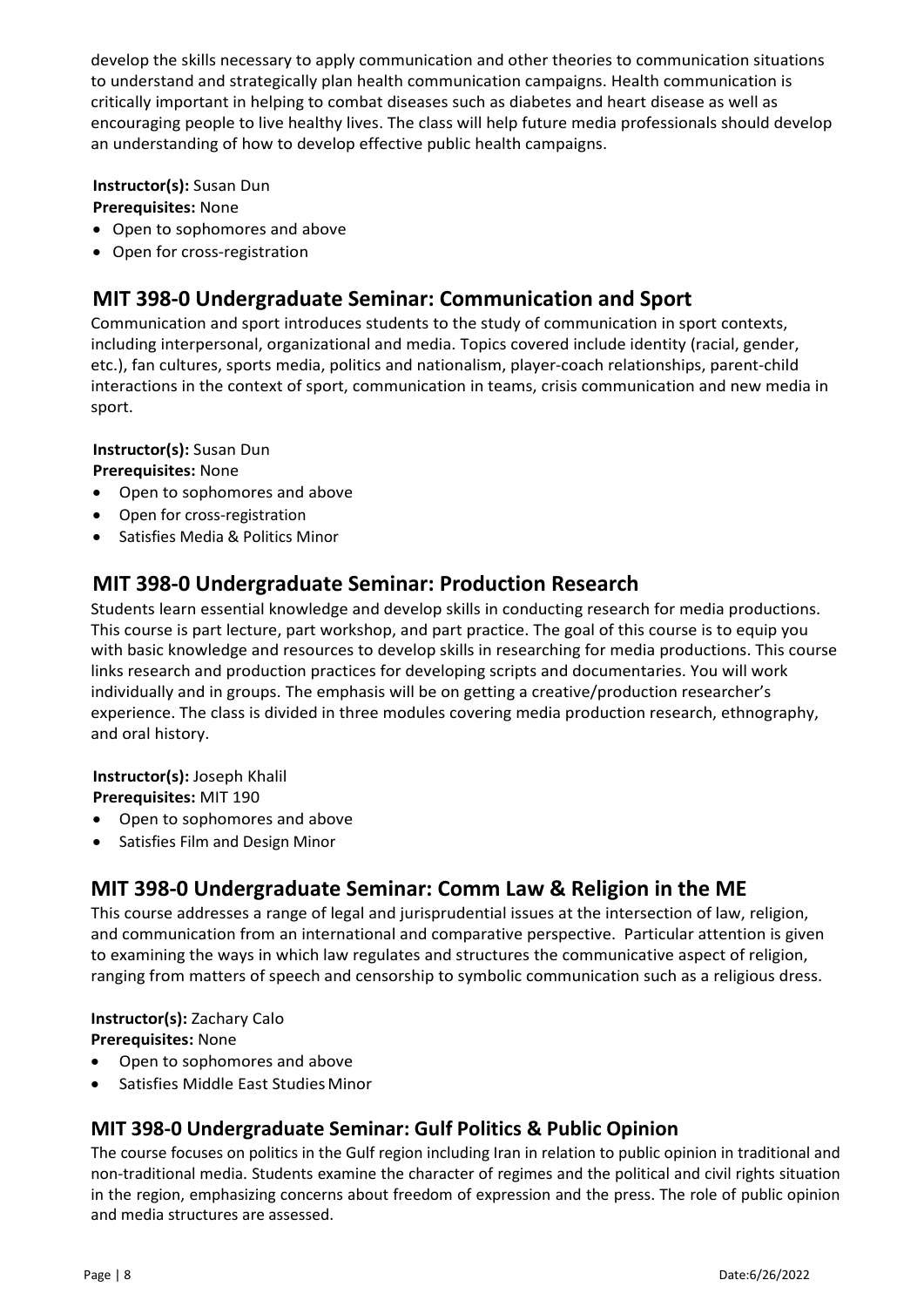#### **Instructor(s):** Luciano Zaccara **Prerequisites:** None

- Open to sophomores and above
- Open for cross-registration
- Satisfies Media and Politics Minor and Middle East Studies Minor

# **MIT 398‐0 Undergraduate Seminar: Digital Authoritarianism NEW**

This course gives students a critical understanding of the methods of information control strategies deployed by hegemonic actors and their allies. From understanding the difference between propaganda, persuasion and public relations, to becoming versed in the technological evolution of surveillance, the course underpins contemporary data on how to process specific forms of information and assess their veracity and bias. In an age of debate about fake news and media manipulation, the critical approach enables students to understand and deconstruct the nuance and purposes of communication.

**Instructor(s):** Marc Owen Jones

**Prerequisites:** None

- Open to sophomores and above
- Satisfies Media & Politics Minor

# **Journalism Courses**

### **GEN CMN 202‐0 News and Numbers**

Introduction to statistics for journalism students. Students will discuss ways to detect fraud in government data, methods for dissecting academic research from scholarly journals (as well as research promoted in press releases), and strategiesforreporting numbers to a mass audience, among other skills. Students will become deeply familiar with SPSS software. Covered topics include those common in general statistics courses, including the Central Limit Theorem, descriptive and inferential test statistics, correlation, One- Way and Two-Way Analyses of Variance, and multiple regression. Specific attention is given to challenges journalists encounter in reporting numbers.

**Instructor(s):** Matthias Krug **Prerequisites:** None

• Open to sophomores and above, Journalism majors only

# **JOUR 201‐0 Journalistic Storytelling Across Media**

Students will produce a range of journalism stories across a variety of forms and platforms: writing for print and digital outlets, as well as creating audio, video and interactive graphics. You will also learn how to amplify your storytelling by tapping into social media tools to reach, attract and interact with a wider audience. This class is conducted in a collaborative atmosphere within a newsroom environment to produce stories prepared for the digital age. You will develop a strong sense of journalistic news judgment and be prepared to learn advanced areas of reporting and storytelling in future classes. This course builds on the introductory experiences in journalism received and techniques learned in your first year, developing these to master basic skills of journalism used in every storytelling format. These include news judgment, information gathering (including sourcing, discovering and covering different kinds of news, interviewing techniques, practices of inclusion and sensitivity); constructing stories (including leads, story structure, using quotes, using data to tell a story, assessing information); editing and presentation (grammar, punctuation, AP style, voice, tone and clarity); and visual literacy and presentation. This course emphasizes the critical practices of ethical journalism and deadline reporting and storytelling. The course also expands students' experience and skills in the use of multi-platform tools needed for effective, relevant and engaging storytelling for specific audiences. Professors will guide students in their continued development of reporting, interviewing, writing and researching with a sophisticated audience understanding using text, photos, audio and video for print, broadcast and/or digital platforms.

### **Instructor(s):** Abraham Abusharif / Marda Dunsky **Prerequisites:** JOUR 202-0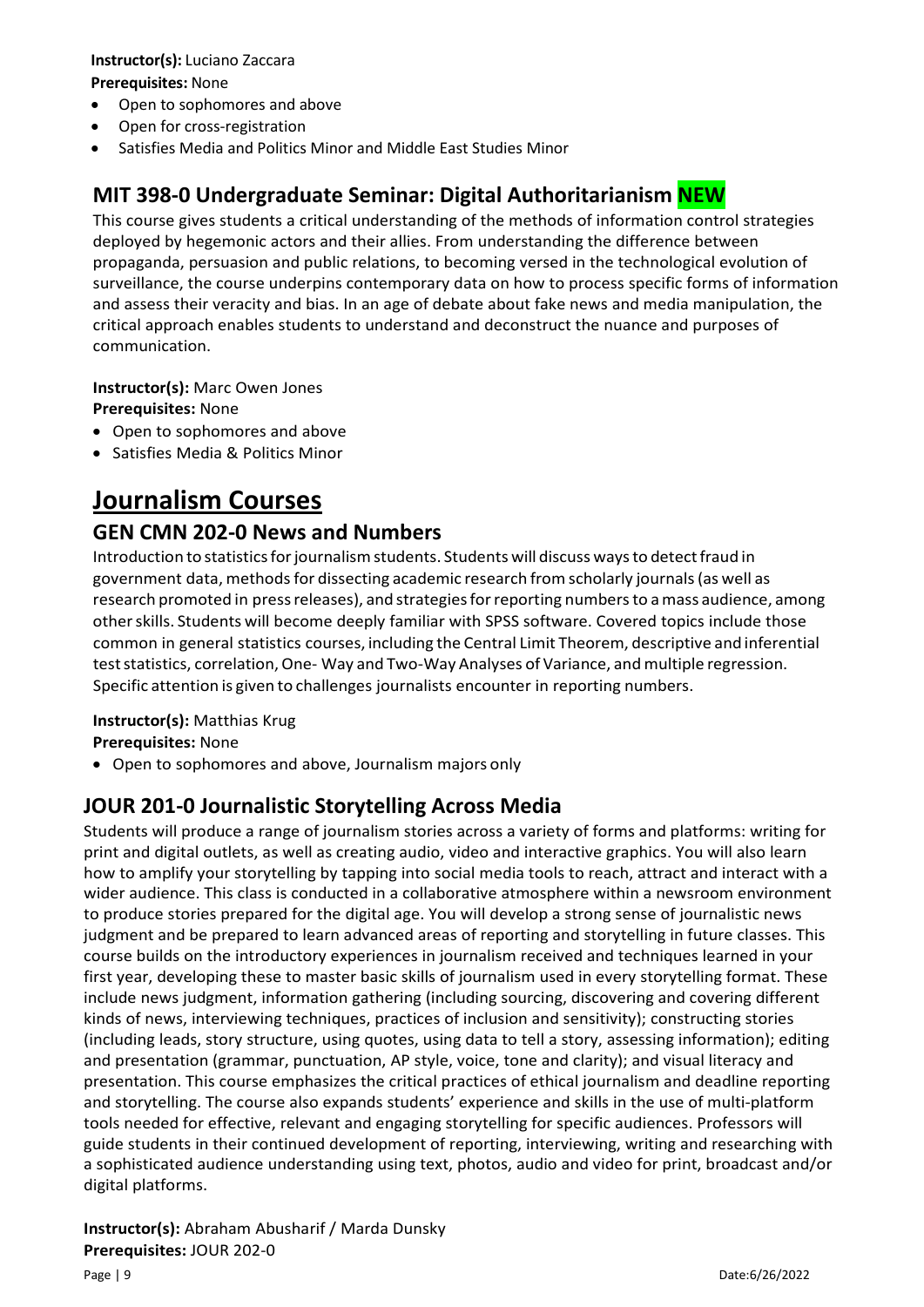**•** Open to sophomores only, Journalism majors only

## **JOUR 202‐0 Journalism in the Digital World**

This course begins your exploration of a field that is constantly transforming yet strives to remain true to asset of time-tested fundamentals. We will explore essential questions about journalism and strategic communication: its purpose(s), its techniques and what makes it valuable. Once those foundations are laid, we will examine digital technology's impact on journalism, including the essential role social media and mobile technology play. In the final weeks, you will work as journalists to cover a real news story from multiple perspectives. Working in a newsroomsetting, youwill gatherinformation and produce content for social media and mobile platforms.

#### **Instructor(s):** Eddy Borges-Rey / Marcela Pizarro

**Prerequisites:** None

• Open to first-year students only

### **JOUR 318‐0 Mobile Journalism (MoJo)**

Smartphones have become an essential component of contemporary journalism.On average, 62%of users prefer to read their news on their smartphones, which has steered editorial efforts towards mobile-first strategies. The level of technical sophistication of modern smartphones, coupled with their online connectivity and their computing power, has made these devices able to produce and disseminate news of a professional standard in-situ. More and more, smartphone footage finds itself competing with standard broadcasting footage in news bulletins and newscasts. ENG and EFP operations are put aside in favor of compact and portable mobile journalism(MoJo) deployments. With a full radio or television studio in their pocket, Mobile journalists are now able to blend in to challenging reporting environments and efficiently navigate their complexities.

This practical course introduces students to the methods and techniques of Mobile Journalism. Students will use MoJo gearto gather, produce and post-produce mobile news packagesto a professional standard. The course will also provide an opportunity to learn about apps, the limitations ofthe medium, and how to tell mobile-first stories.

**Instructor(s):** Eddy Borges-Rey **Prerequisites:** None

**•** Open to sophomores and above

# **JOUR 321‐0 Storytelling: Magazine and Feature Writing**

Magazine and Feature Writing students will be introduced to the editorial and multimedia flank of the magazine world (online and print), a huge and storied part of not just journalism but an influential sphere of public discourse—political and cultural. Students will learn to write and edit various "kinds" of magazine stories. Though they originated in print magazines, these archetypical stories have seamlessly transitioned in online publications to a significant extent. (We will discuss the differences between online stories and print.) This is a writing-emphasized, editing-dependent class. But it is not exclusively about writing. You will learn important skills and will be shown an expansive venue for your story ideas, storytelling abilities and, of course, your unique writing style and writer's voice. NEW: It will also accept audio-visual storytelling. By this point in the journalism program, students are expected to have advanced writing skills so that we may focus more on the various structures and approaches to magazine writing. Students are expected to develop their story ideas (in close consultation with your instructor and classmates) and find sources required to produce interesting and well-told stories. Also, you will produce your own multi-media accompaniments to your stories. As such, you will be introduced to open-source offerings that permit students to design creative art concepts intended to accompany and augment their written pieces. An example is the work done by Medill's Knight lab.

# **Instructor(s):** Abraham Abusharif

**Prerequisites:** JOUR 301-0 **OR** JOUR 301-1 with a C or better

**•** Open to juniors and above, JOUR majors only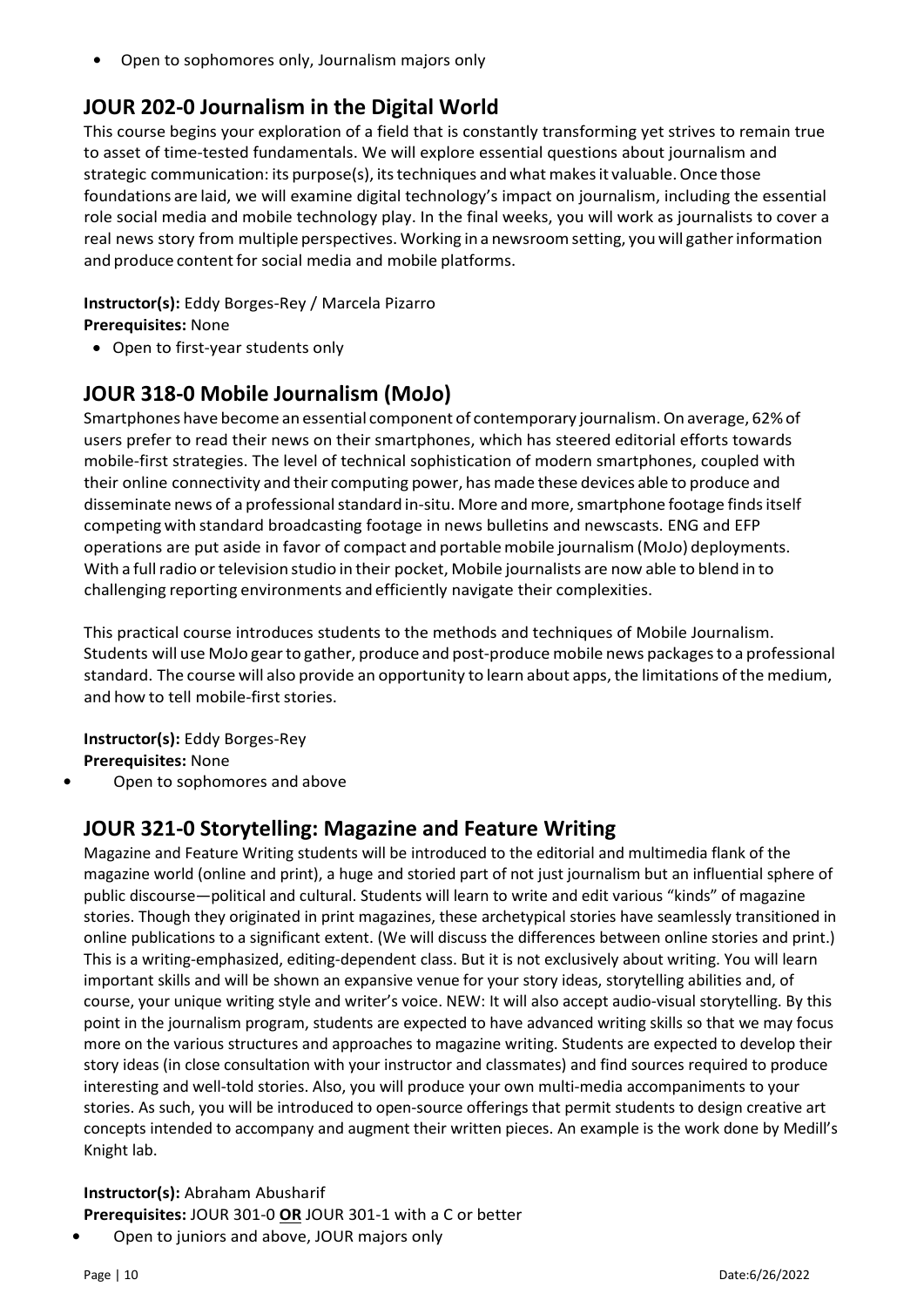# **JOUR 324‐0 Video Journalism – Video Producing: Broadcast/Web**

Video Production for Broadcast & the Web will cover techniques associated with writing and producing broadcasts for television and digital platforms. Students will learn the roles and responsibilities of the key personnel involved in producing programs both within the studio and outside broadcasts. Students will have the opportunity to take on all the production and technical roles available, providing them with a strong foundation in live television production. The course will also instruct students in advanced storytelling, shooting, and editing techniques for television and multi-platformenvironments. It will enable studentsto recognize and understand the technical and aesthetic aspects of visual storytelling and how to build successful visual narratives using a combination of still images, 4K video, ambient audio, voice and/or text. The course is designed to prepare students for the "real world", allowing them to apply the journalistic standards oftruth, fairness and accuracy, alongside the tools and techniques of multi-platform journalism, to tell compelling narratives in a professional environment. The course will consist oflectures, discussions and practical exercises.

#### **Instructor(s):** Miriam Berg

**Prerequisites:** None

- Open to juniors and above
- Openforcross-registration
- This course carries 2.00 NU-Q units

# **JOUR 327-0 Reporting on Edu. in Conflict (10 Weeks) NEW**

This course will introduce students to the problem of attacks on education. They will analyze the conceptual definition of what constitutes an attack on education. Through an analysis of the current data and commentary students will get an overview of the challenge of attacks on education as a global problem. They will also have an opportunity to analyze the impact of attacks on children and consider the special problem of attacks on schools as a specific instance of an education related grave violations of international law and the fundamental rights of children living in situations of armed conflict.

#### **Instructor(s):** TBA

**Prerequisites:** None

- Open to first-year and above
- This course carries 0.25 NU-Q units

# **JOUR 328‐0 Global Journalism NEW**

This course challenges students to raise questions about the power and role of international media – including media originating in the global south, and that circulated by NGOs – in shaping discourses about development, group identities and the global south. Building on empirical examples, course examines how reporting and discussion of gender, poverty, disasters, political unrest, underdevelopment and development by international media organizations affect how the global south and its diverse populations are imagined and represented, and also shapes international and national policy and politics. Using theories of ideology, critical political economy and post-coloniality, the course investigates questions concerning the role of international, national, NGO and subaltern media in development, including the failure of colonial relationships of power to pass away. The course offers insight into how to approach the study of media constructions, discourses and representations of, and about, the global south and its citizens.

#### **Instructor(s):** Fatima El-Issawi **Prerequisites:** None

• Open to sophomores and above

# **JOUR 370‐0 Media Law & Ethics**

This course introduces students to basic normative and legal principles necessary to safely and responsibly produce media content anywhere in the world. It begins by locating principles of free speech and free press in international and regional human rights documents, and identifying the different types of legal and judicial systems. Topically the course examines offensive expression, from hate speech to

Page | 11 Date:6/26/2022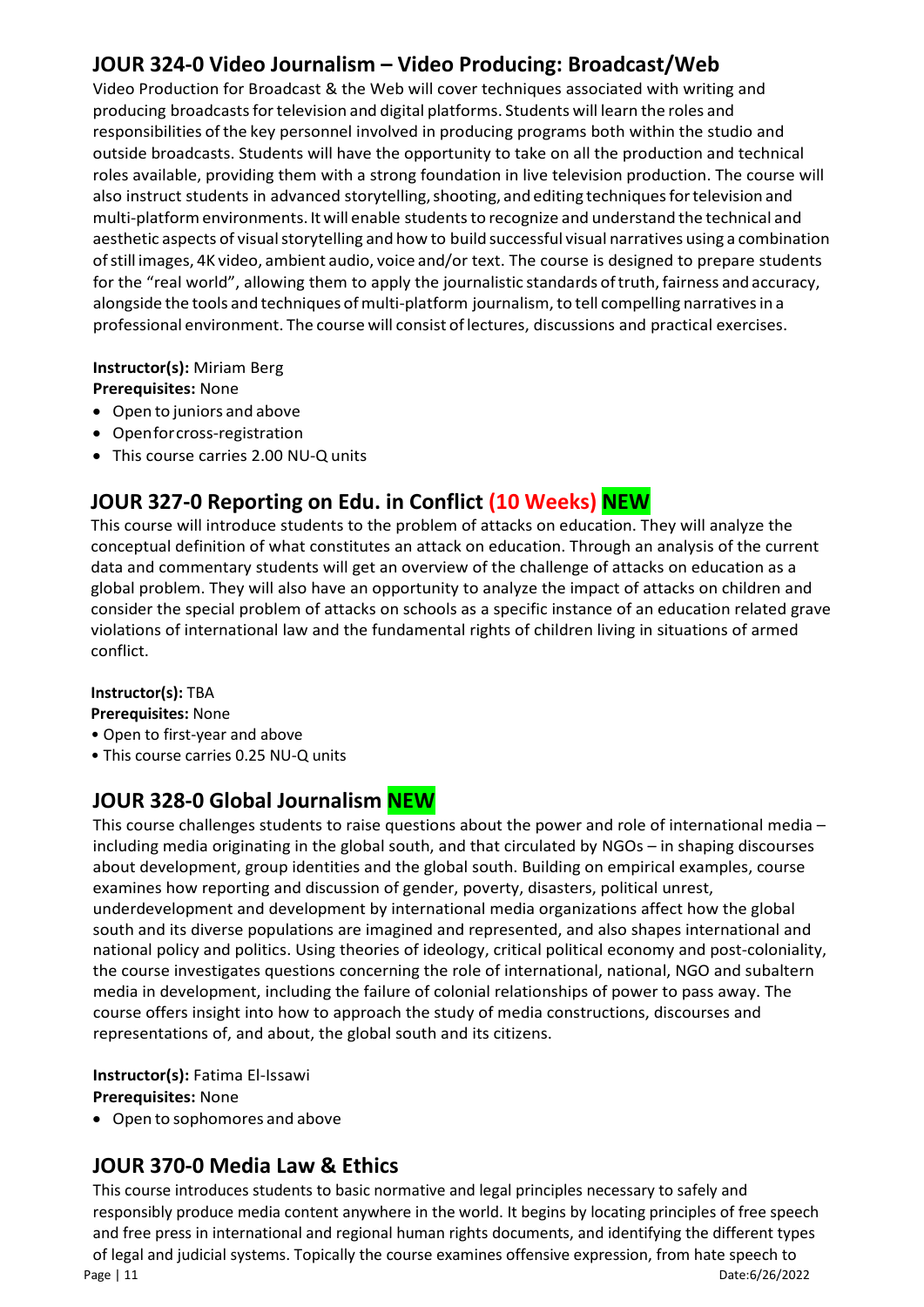blasphemy; copyrights; defamation and seditious libel; conceptions of privacy and seclusion; so-called rights of publicity; journalistic privilege; and the growing body of national freedom of information laws. Legal rules are almost always paired with normative concerns, and the course is necessarily comparative given NUQ's diverse student body. The course draws on legal texts and professional examples from around the world, but also examines in-depth Qatar's 1979 Prints & Publications law, Constitution and penal code.

#### **Instructor(s):** Craig LaMay **Prerequisites:** None

- Open to juniors and above
- Openforcross-registration
- Satisfies Media & Politics Minor

# **JOUR 390‐0/MIT 398-0 Special Topics: Cultural and Media Magazine**

The Media & Culture Magazine show is a 15-week production course for students who want to learn to write, direct and present broadcast quality programming. The final product will be a studio presented show with a range of short and long reports and films about art, culture and media. Students will be asked to pitch, produce, direct, write, film and edit slickly produced short films of a high editorial standard. They will also be required to produce studio excerpts which will include training in presenting, production and graphic design. Thisis a dynamic course taught by someone who has worked in the industry and requires ambitious students who are keen to write and produce for broadcast – and who will walk away with a strong element to add to their show reel.

**Instructor(s):** Marcela Pizarro **Prerequisites:** None

• Open to juniors and above

### **JOUR 390‐0 Special Topics: Sports Writing and Reporting**

This course is for students who want to do sports journalism in Qatar, a unique environment for both sports and journalism. "Sports journalism" can be divided roughly between sports writing and sports reporting, and we read and do both. As reporters, you will produce content on deadline, prepare game stories and features, and learn social media as it is most commonly used in live game coverage. As sportswriters, you will prepare features, profiles, and columns. Finally, we will examine some of the new forms of sports journalism now vying for audience and advertiser attention, including streaming team content, athlete and fan media, and what they mean for sports journalism in more traditional media.

**Instructor(s):** Claudia Kozman **Prerequisites:** JOUR 201-0 • Open to juniors and above, JOUR majors only

### **JOUR 390‐0 Special Topics: Gender and the Media**

This course will give students a general introduction to covering pressing gender and women's issues in media. Students will be introduced to gender and feminist theory and will study how American and Middle Eastern media cover issues of particular importance to women, such as sex trafficking, rape, domestic violence and economic issues. They will learn how such coverage can be improved to better reflect women's lived realities and perspectives. Students also will learn how female and gendered voices have been historically ignored, stereotyped, misunderstood and marginalized by many media professionals; how this approach often resulted in warped truths and narratives in news reports; and how aspiring media practitioners can avoid these common pratfalls.

#### **Instructor(s):** Christina Paschyn **Prerequisites:** None

- Open to sophomores and above
- Open for cross-registration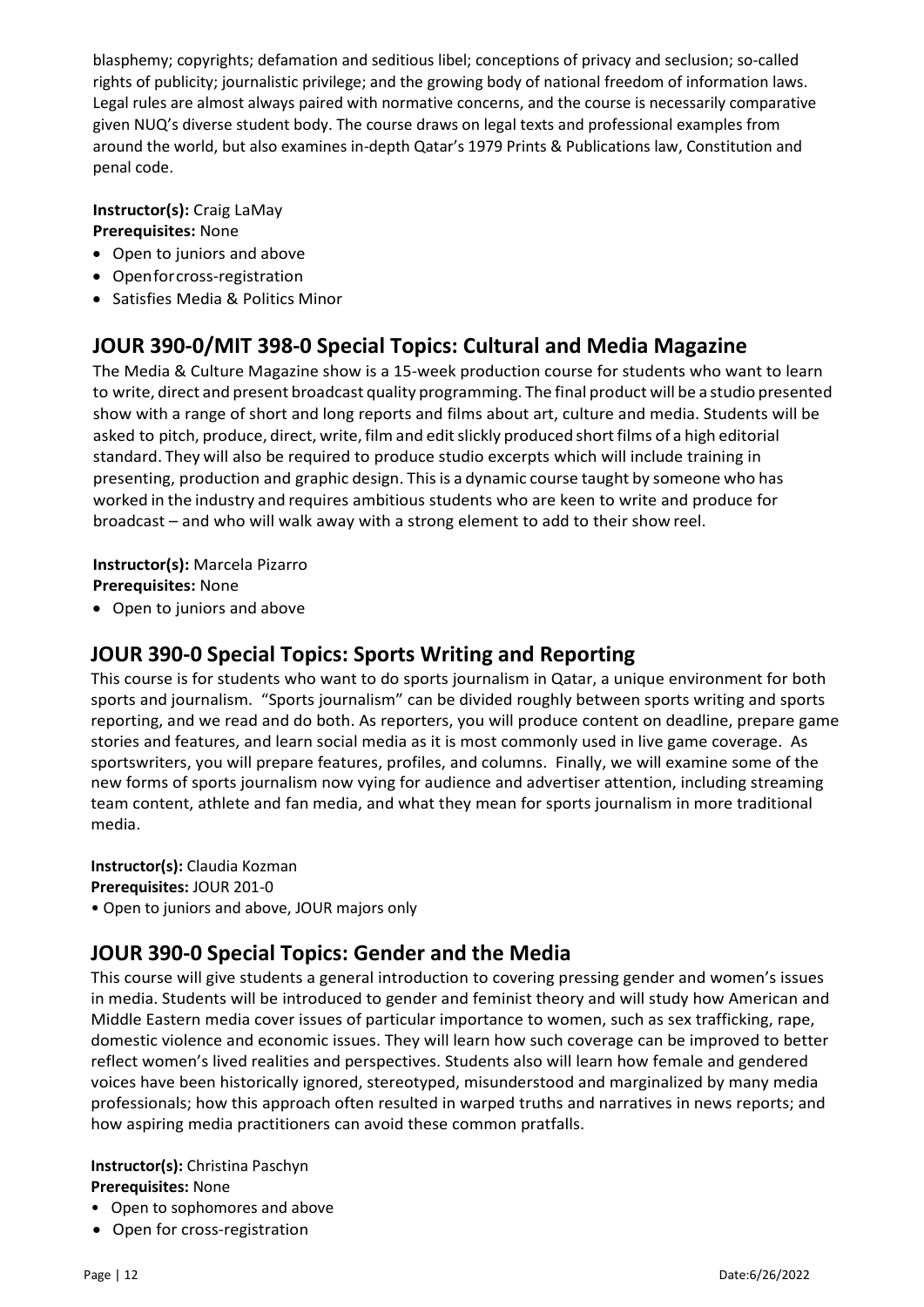# **JOUR 390‐0 Special Topics: Interactive Longform Jour**

Interactive Longform Jour imparts approaches, methods and skills enabling students to understand and produce longform print journalism. At the end of the semester, students will have produced the deliverable of an online, interactive piece they can pitch for professional publication outside NU-Q. The criteria for the piece are: print (vs. video) 4,000-word length includes at least two interactive elements produced with NU-Q DAMA Lab includes a pitch proposal for seeking (post-course) publication outside of NU-Q and broadcast media.

#### **Instructor(s):** Marda Dunsky

**Prerequisites:** JOUR 301-1

• Open to sophomores and above, JOUR majors only

### **JOUR 390/MIT 398‐0 Special Topics: Science and Health Journalism**

The Science and Health Journalism course seeks to provide students with the intellectual tools and practical skills to engage critically and report these two subjects as part of their news beats. To do so, the course discusses the key issues around science and health while providing students with the ability to understand and produce news stories relating to science and health. The course is delivered in lectures and workshops. In the lectures, students examine a series of topics relating to science and health and which deal with aspects such as ethics of since communication, the politics of health and science news, audience engagement, among others. During the workshops, students learn how to gather, write and produce science and health news stories for print, online and broadcast media

**Instructor(s):** Christina Paschyn **Prerequisites:** None

• Open to sophomores and above

# **STRATCOM 303‐0 Introduction to Strategic Communication**

Introductory course in which students learn about the fundamentals of strategic communication; become familiarwith strategic communication practicessuch as advertising, public relations, branding, corporate communication, promotions, social media marketing, and mobile marketing; understand the integrated approach to IMC (Integrated Marketing Communications); explore issues shaping the practice ofstrategic communication such as ethics and industry regulations; discover career opportunities and types of jobs in strategic marketing communications in the non-profit sector, the private sector, or the government.

**Instructor(s):** Ilhem Allagui

**Prerequisites:** None

- Open to sophomores and above
- Satisfies Strategic Communication Minor

# **STRATCOM 305‐0 Corporate Storytelling**

This is an advanced, hands-on course designed to give students the skills to develop effective PR content and messages on behalf of brands, commercial or non-profit organizations. Brief interactive lectures are followed by discussion of case studies and numerous hands-on exercises. Students develop PR portfolios to kick-start their careers.

### **Instructor(s):** George Anghelcev

**Prerequisites:** STRATCOM 303-0

- Open to sophomores and above
- Satisfies Strategic Communication Minor

# **STRATCOM 307‐0 Digital, Social and Mobile Marketing**

Focus on the tools, methodologies and programs used by companies to develop, justify, deploy and measure their social and mobile marketing programs. Development of complete social marketing programs for actual companies using best practices, including social monitoring, web analytics, social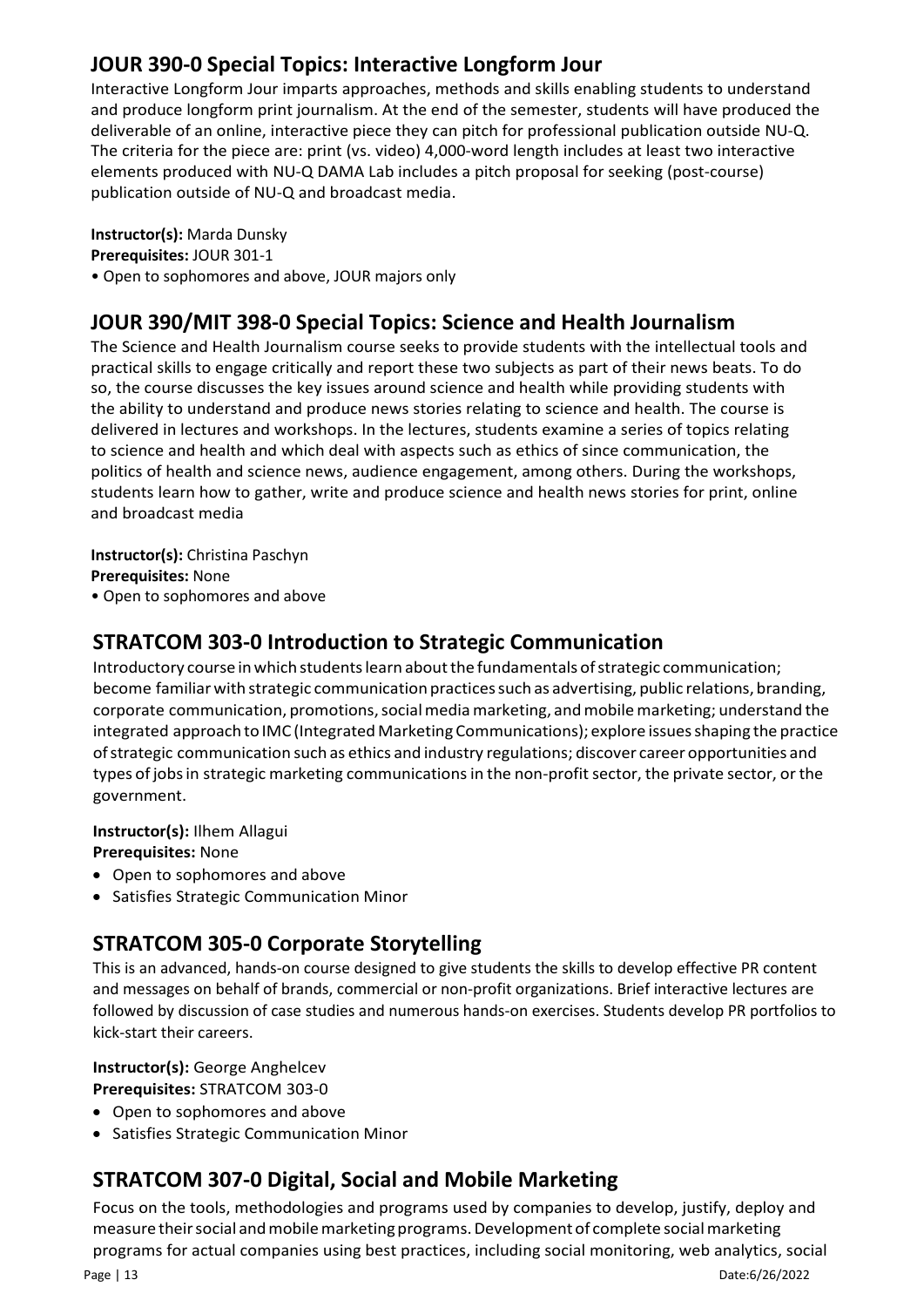**Instructor(s):** Ilhem Allagui **Prerequisites:** STRATCOM 303-0

- Open to sophomores and above
- Satisfies Strategic Communication Minor

# **Liberal Arts Courses**

### **ECON 242‐0 Principles of Economics**

This introductory course studies basic economic concepts and theories. It is divided into two main parts: microeconomics and topics on macroeconomics. The module examines central economic ideas including supply and demand, market structures, consumers, public policy and monopoly as well as macroeconomic indicators such as gross domestic product, inflation and unemployment. Issues on economic growth, financial systems and capital markets are also discussed (including Islamic finance). Whenever possible, examples from Qatar and other economies in the Gulf region will be used to illustrate the material being discussed. The content and delivery of the course are suitable to students who are not pursuing a major in economics. Topics are discussed in a relatively non-technical way. Analytical explanations will focus on graphs rather than mathematics.

#### **Instructor(s):** Ihab Saed

**Prerequisites:** None

- Open to first-year students and above
- Open for cross-registration

### **ENGL 103‐1 First‐Year Writing**

The primary goal of this course is to improve writing skills within an academic setting. It is designed to help a student become a more efficient and successful writer by also strengthening skills in reading and analyzing texts. It recognizes that writing is indeed a process. This means that whether a writer starts with a thesis, an outline, or an assigned topic, there will be many steps and missteps involved in producing the final essay. Multiple phases of the writing process will be carried out, such as workshop, peer review, and one-on-one conferences with the instructor. Each semester, a different theme will serve as a focal topic for readings, discussions, and writing assignments.

**Instructor(s):** Aaron LaDuke / Maria Lombard / Sam Meekings / Kelly Wilson / James Hodapp / Jana Fedtke

**Prerequisites:** None

• Mandatory for all first-year students

### **ENGL 242‐0 Topics in Literature: Survey of American Lit**

This course will take a chronological approach to the study of American literature, moving from precolonial to contemporary texts. A variety of genres will be studied, including fiction, non-fiction, and poetry. The focus will be on shorter texts though the class will cover at least one novel. Overall, the course seeks to communicate a history of the United States through the lens of literature—itself a history of human thought, interaction, and emotion.

#### **Instructor(s):** Aaron LaDuke

**Prerequisites:** None

- Open to first-year students, sophomores and ABP Dual Enrolledstudents
- Open for cross-registration

# **ENGL 379-0 Special Topics: African Cinema NEW**

This course provides students with an introduction to African filmmaking. Although Africa has been represented on screen essentially since the birth of cinema, it is only within the last 60 years that it has had a cinema of its own in which African filmmakers made their own films. In the early 20th century colonial powers used cinema as ethnography and propaganda to represent Africa as savage,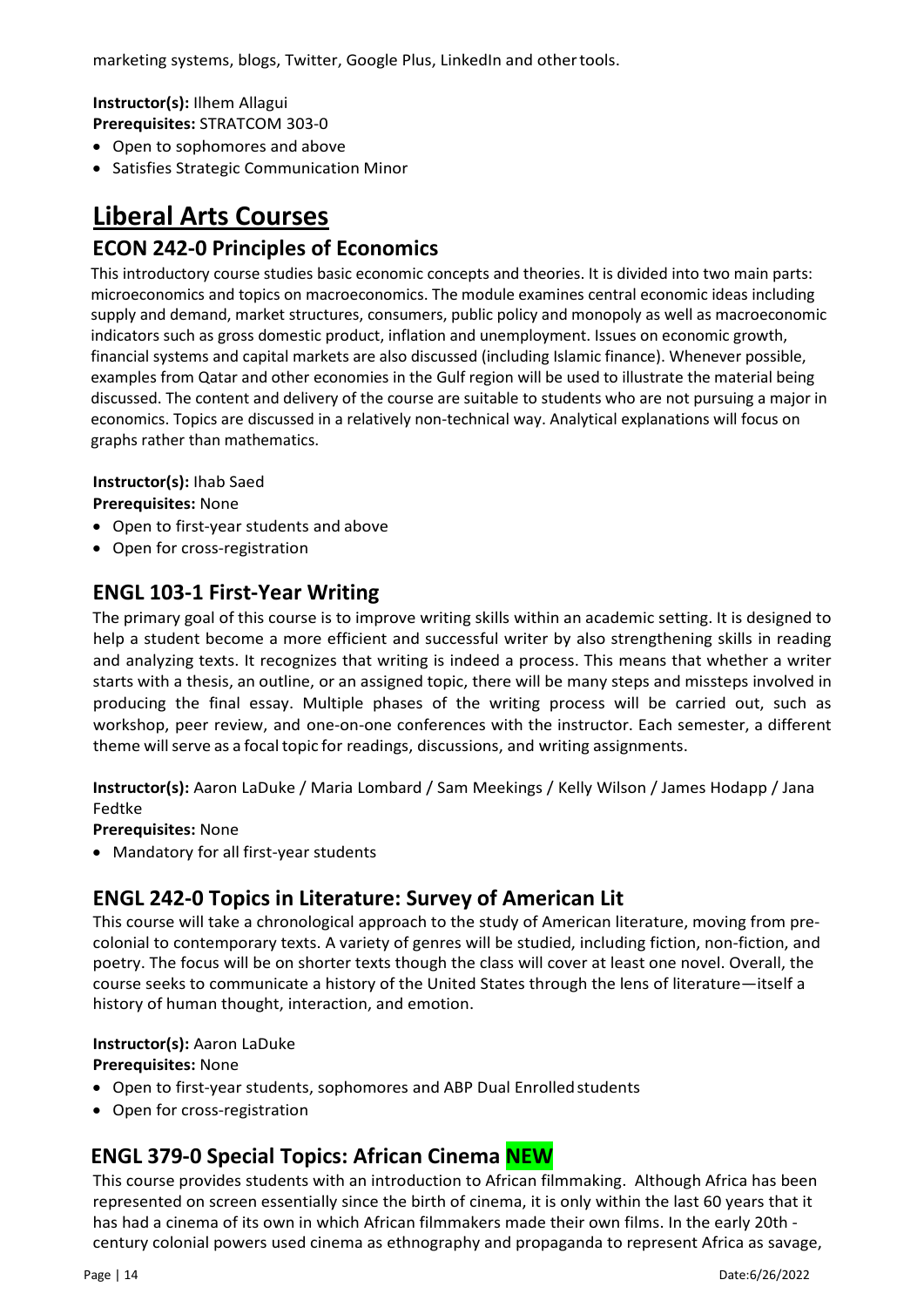dark, mysterious, and dangerous to legitimize their oppressive regimes. Hollywood also misrepresented Africans in popular films such as the Tarzan series (1918 - 2016) and King Solomon's Mines (1937). While this course acknowledges this pre-history, it is ultimately interested in the period beginning in the 1960's when most African nations gained independence. We will tackle a variety of filmic forms, aesthetic, and ideologies employed by African filmmakers from the independence era until today including (but not limited to) social realism, anti-colonialism, short films, animation, avantgardism, and science fiction. We will also examine the social and political issues that many African films address including gender politics, racism, Eurocentrism, migration, corruption, human rights, and Westernization while also acknowledging that we need not saddle African cinema with a burden of representing Africa any more than we do for any other cinema. In other words, African cinema is also entertainment. Moreover, we will discuss how films are circulated, funded, distributed, and consumed – including the role of piracy. Primarily, the course focuses on sub-Saharan black African cinema but does include some North African films to gesture to the enormity of the geography covered by African Film Studies.

#### **Instructor(s):** James Hodapp

#### **Prerequisites:** None

- Open to juniors and above
- Open for cross-registration
- Satisfies Africana Studies Minor, Film and Design Minor and Media and Politics Minor

# **HISTORY 242‐0 Topics in History: Understanding Hist. Sources**

In this course you will explore a range of historical sources and discover what secrets they can tell you about the past. Each week you will focus on one type of source and, with the aid of theoretical guides, discover how they can help you build historical interpretations. The sources will come from all over the world, including the Middle East, and cover the last 500 years. Our goal is to understand how different kinds of sources contribute to our historical understanding in different ways. We will start by reading written sources, such as diaries or newspapers, before looking at visual sources, such as portraits or cartoons, and finally study physical sources, such as clothes or architecture. By the end of the course, you will have a strong understanding of how to include a wide variety of primary sources to support analytical arguments about the past. Effective use of evidence is key skill for anyone interested in taking further history courses and for your undergraduate education ingeneral.

#### **Instructor(s):** Christopher Sparshott

**Prerequisites:** None

- Open to first-year students, sophomores and ABP Dual Enrolledstudents
- Open for cross-registration

# **HISTORY 242-0 Topics in History: History of the Modern Middle East**

This course familiarizes students with key political, social, and intellectual developments in the Middle East from the early eighteenth century to the present.

### **Instructor(s):** Issam Nassar

**Prerequisites:** None

- Open to first-year students, sophomores and ABP Dual Enrolledstudents
- Open for cross-registration
- Satisfies Middle East Studies Minor

# **HISTORY 387‐0 History Adv Special Topics: British India**

The history of modern India cannot be explained without understanding the impact of the British Empire. For 350 years, Britain and India shared a common history that has a lasting legacy today. This course explores the major themes of the British Empire in India from the formation of the East India Company in 1600 to Indian Independence and Partition in 1947. Empires are shaped by the encounters between agents of imperial power and indigenous peoples. These encounters change both groups creating a hybrid society with long term consequences. We will explore the different types of imperial encounters that took place between Britons and Indians from conquest and subjugation to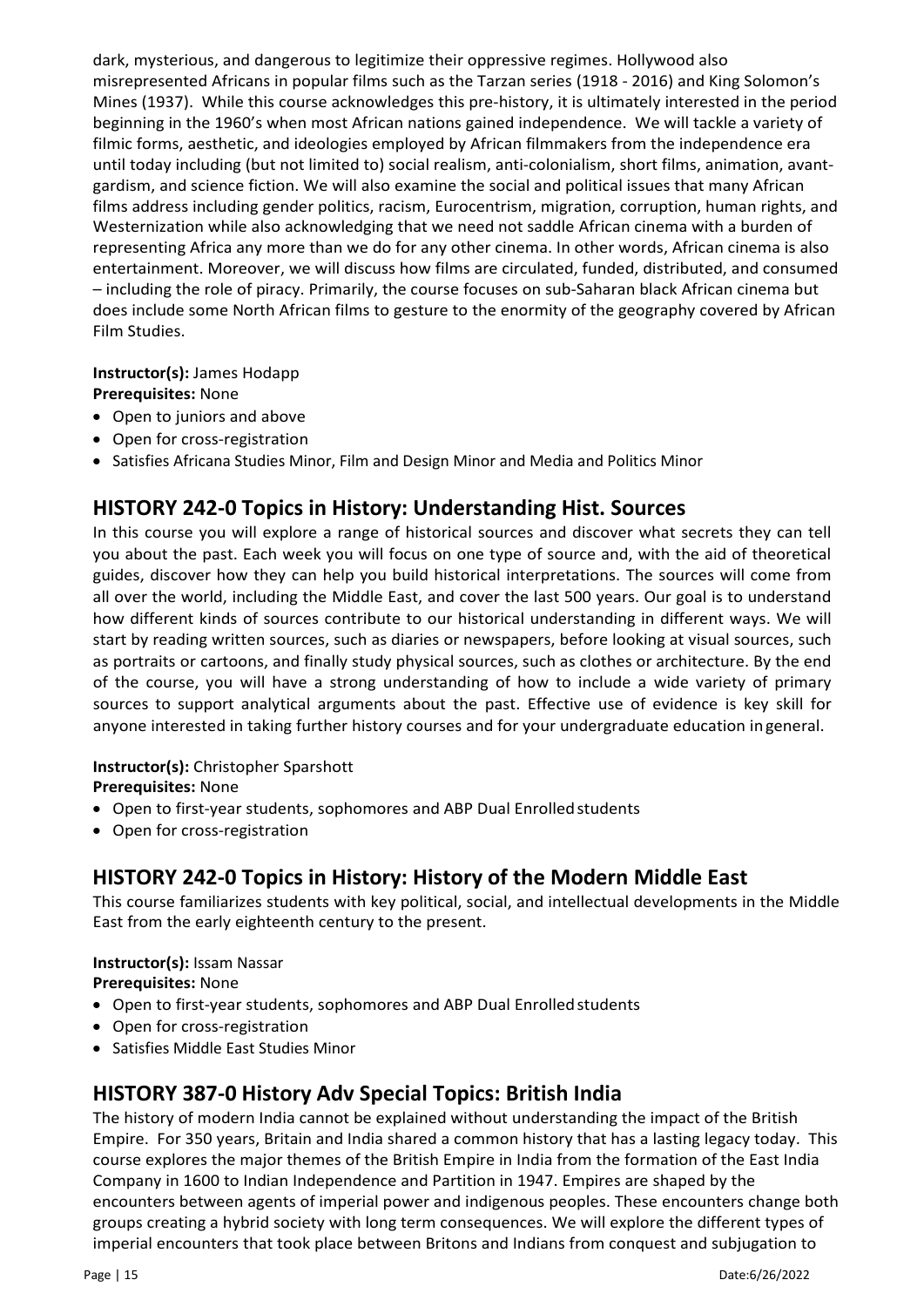negotiation and collaboration, and finally struggle and resistance. By focusing on these experiences are goal is to avoid the traditional imperial narrative of superior Britons and inferior Indians and instead understand British India as a place of encounters and experiences.

#### **Instructor(s):** Christopher Sparshott

**Prerequisites:** None

- Open to juniors and above
- Open for cross-registration

# **HISTORY 387‐0 History Adv Special Topics: The Cold War (1945-1991)**

In last fifty years of the 20th Century the rivalry between the USA and the USSR brought the world to the brink of nuclear destruction. This course explores the Cold War as a military, political, ideological, and economic contest for global domination. We will examine how the Cold War started in the last days of WW2, spread around the world in a series of proxy wars before ending suddenly in 1991 with the breakup of the Soviet Union. Our primary focus will be on the America experience abroad and at home. Special attention will be given to the different ways popular forms of media responded to and, in turn, influenced the major themes of the Cold War.

#### **Instructor(s):** Christopher Sparshott

**Prerequisites:** None

- Open to juniors and above
- Open for cross-registration

### **INTERDIS 202‐0 Interdisciplinary Topics: Introduction to Urban Planning**

This course imparts basic concepts of urban planning, urban policies and infrastructure planning as tools students can use to understand and appreciate built environments across the world and in Doha. An international, universalist approach to urban planning issues will inform these topics via consideration of a series of reports by the United Nations Habitat project.

#### **Instructor(s):** Mufid Qassoum

**Prerequisites:** None

- Open to first-year students, sophomores and ABP Dual Enrolled students
- Open for Cross-Registration

# **INTERDIS 202‐0 Interdisciplinary Topics: Introduction to Digital Culture NEW**

This course offers an overview of fundamental and emerging debates in digital culture by combining interdisciplinary perspectives from the humanities and social sciences. It introduces concepts like abundance, algorithms, networked culture, and surveillance and incorporates discussions of contemporary artifacts like memes, GIFs, influencers, podcasts, and live streaming. It also revisits theoretical frameworks like affordances, intertextuality, infrastructure, genre, and others, paying special attention to the circulation of ideas, communities, and practices online and examining the structures which shape their movement. These ideas are examined through transnational case studies to explore the way that digital cultures intersect national and sociocultural boundaries, with an emphasis on Global South contexts. Students will have working knowledge of the vocabulary and frameworks needed for the study of digital culture, while also gaining the tools to mindfully consider ethical issues in the field. The course is structured to include lecture, discussion, guest speakers, and workshops.

# **Instructor(s):** Heather Jaber

**Prerequisites:** None

- Open to first-year students and sophomores
- Open for Cross-Registration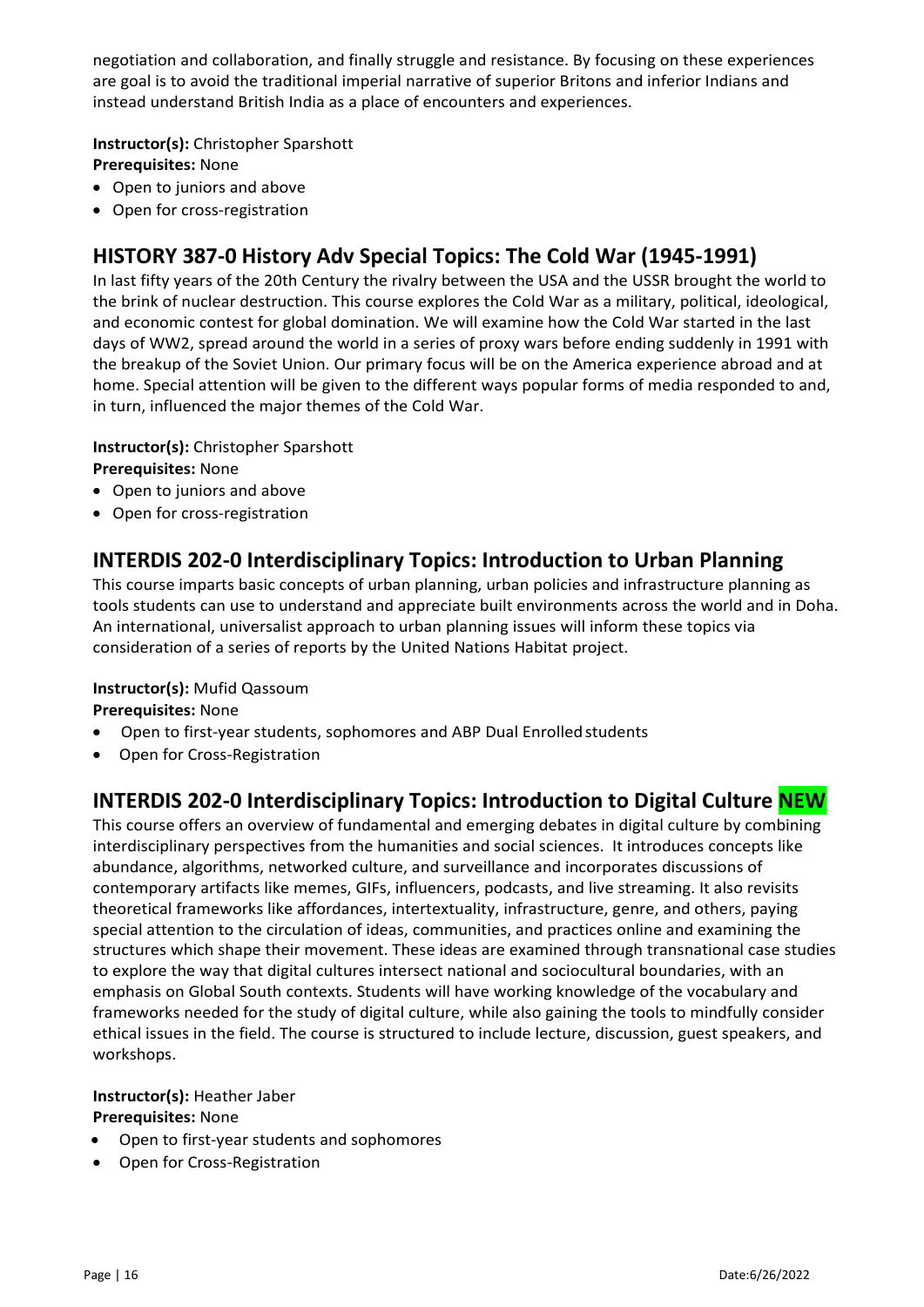# **INTERDIS 202‐0 Interdisciplinary Topics: Introduction to Performance Studies NEW**

Through a broad exploration of performance, both on stage or screen and in everyday life, this course offers an introductory grounding in the (inter)discipline of performance studies. We look at music, theater, dance, sporting events, gender, race, political action, and beyond not as separate domains but rather as related acts of human communication, ie performance. In addition to exploring what performance is, the course also explores what performance does. Through a combination of written assignments and staged performance projects, students engage in embodied and collaborative learning. We further take up performance as concept, analytic, and method to understand the social world, paying particular attention to Global South contexts. Students should leave the course able to differentiate the key concepts of performance and performativity, and apply these to a wide range of phenomena.

**Instructor(s):** Leila Tayeb

**Prerequisites:** None

- Open to first-year students and sophomores
- Open for Cross-Registration
- Satisfies Film and Design Minor

### **INTERDIS 203‐0 Ways of Knowing**

At Northwestern, we ask students to take liberal arts courses. There is an inherent belief that these courses lead us to better know the world around us. In this Ways of Knowing course, we will unpack the notion of a liberal education and its quintessential space, the university. We will critically examine the very idea of knowledge: What makes the knowledge you acquire here valuable? Which kinds of knowledge are considered to be significant and authoritative in the societies we live in, and why? How is this knowledge produced, for what purposes, and with what social effects? What are the entanglements between knowledge and power? Who has the authority to produce it, who do we count as an authoritative knower on an issue, and why? What makes this knowledge valuable to you and how does it serve the goals you came to pursue? The goal of this class is to encourage and enable you to critically reflect on the conditions of your learning and the purposes for which you are pursuing it. More specifically, you will learn about colonial knowledge production and its manifestations in the contemporary world. Thus, we will look at education in our postcolonial context, where there is nothing really post about colonialism. We will examine how dominant forms of knowledge production have been and continue to be shaped and influenced by colonialism. To do this, we will explore the history of colonial knowledge production, specifically focusing on the idea of the human as a primary way of understanding our world. Throughout the semester, we will explore topics of education, power, knowledge production, colonialism and humanity through the lens of philosophy, anthropology, history and literature, but also thinking of these various modes of knowledge production as intersecting with and informing each other. Our goal is to get you to think critically about different ways of understanding the world. We also want you to think about how we have gotten to where we are, as well as to equip you with tools for critiquing the world around you, especially your own university – your second home for the next two years.

#### **Instructor(s):** Sami Hermez & Torsten Menge **Prerequisites:** None

• Open to sophomores only

# **INTERDIS 205-0 Interdisciplinary Topics: Women's Identity in the Gulf**

The aim of this course is to study gendered national identity in the Gulf region and the role of women in identity politics. Using a comparative lens, the role of women in nation building will be studied starting from a global level and moving to the more regional level. The course focuses on multiple layers of identity in the Gulf (tribe, family, ethnicity and religion) and how each one of the layers further affects the place of women in the nation. The notion of "Gulf women" as one uniform category is questioned, considering the intersectionality of the various groups of women. The impact of modernization, education, globalization and modern economies on kinship institutions are also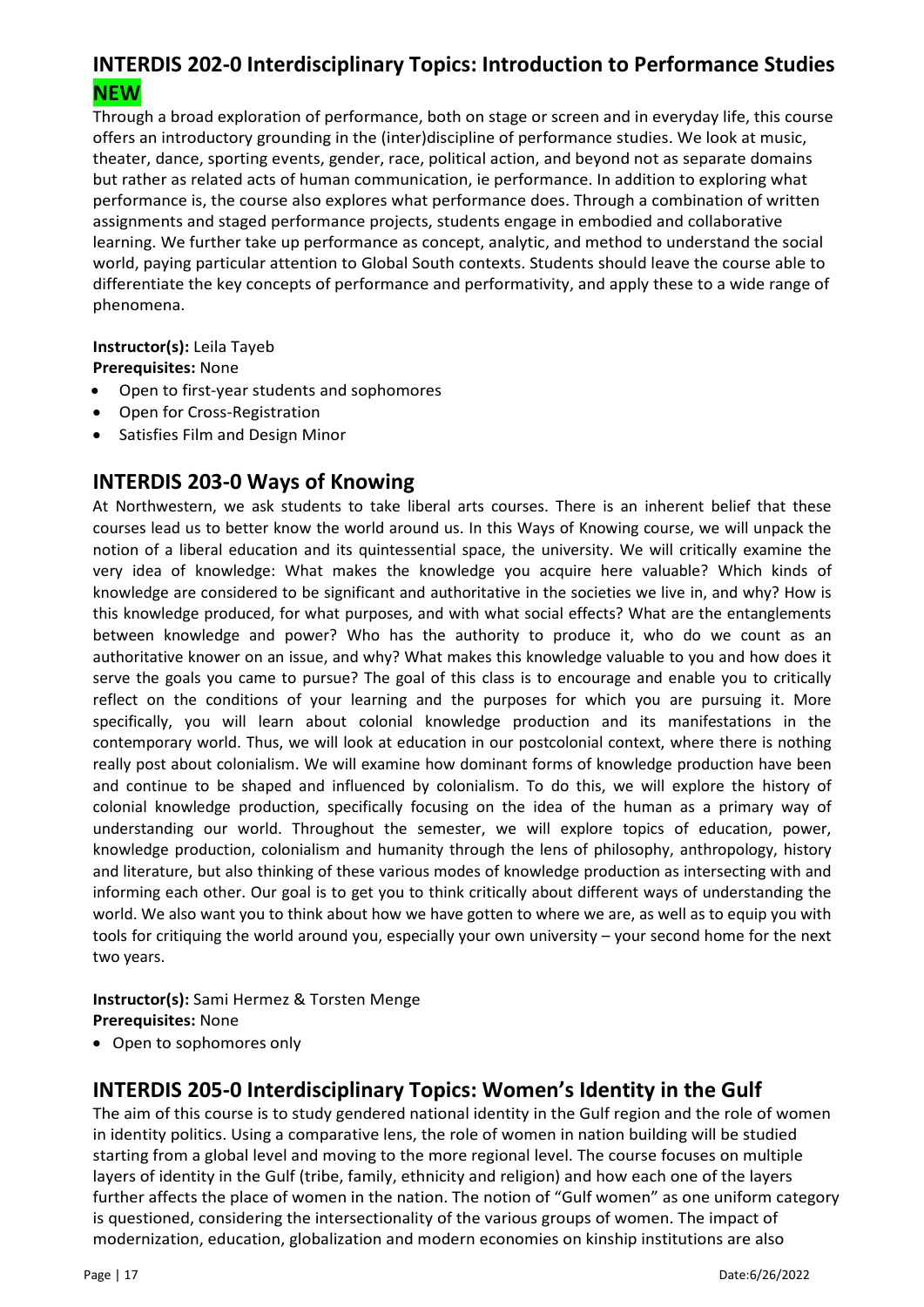examined in terms of the rise in state feminism and women empowerment as part of national projects.

**Instructor(s):** Zarqa Parvez

**Prerequisites:** None

- Open to first-year students, sophomores and ABP Dual Enrolled students
- Open for Cross-Registration
- Satisfies Middle East Studies Minor

# **INTERDIS 242‐0 Topics in Science and Technology Studies: Introduction to Science and Technology Studies**

This course introduces the interdisciplinary field of science and technology studies (STS), which is the study of science and technology in social context. Drawing on insights from the history and sociology of science and technology, the course discusses topics related to how and why people shape, develop, use, adapt, and contest scientific knowledge and technologies. It introduces important concepts such as "everyday science" and "sociotechnical system" in order for students to understand how science works and how to think about our technological world.

#### **Instructor(s):** Anto Mohsin

**Prerequisites:** None

• Open to first-year students and sophomores

# **INTERDIS 301‐0 Doha Seminar: Mysticism, the Desert, & City NEW**

This course examines a spectrum of metaphysical articulations in comparative perspective, with particular focus on religious/transcendent practices in Qatar. Topics include early Nestorian Christianity in Eastern Arabia; Islamic saintly miracles in the early conversion of Bahrain and Qatar; late medieval Sufism in al-Hasa, Bahrain, and Zubara; the radical monotheism of early Wahhabism; contemporary Hinduism/Yoga in the Arab Gulf; and various forms of resurgent Islamic mysticism in the region.

#### **Instructor(s):** Zachary Wright & Patrick Laude

**Prerequisites:** None

- Open to juniors and above
- Course require permission for enrollment
- Satisfies Middle East Studies Minor
- If interested contact your primary academic advisor

### **INTERDIS 379-0 Advanced Topics in STS: Examining Disasters\_STS Perspective**

This course introduces the approach to analyzing technological and natural disasters by using a perspective drawn from the interdisciplinary field of science and technology studies (STS). In this course we will read and discuss case studies of industrial and natural hazards and reflexively examine how science and technology produce risk in today's world. We will explore and discuss ideas about risk and vulnerability as well as some conceptual tools to analyze various catastrophes. The emphasis therefore is on the non-technical aspects of disasters.

**Instructor(s):** Anto Mohsin

**Prerequisites:** None

- Open to juniors and above
- Open for cross-registration

### **INTERDIS 388-0: Minor Capstone**

Students are required to complete a portfolio that provides an overview of their course of study related to the minor. The portfolio will be used to document course and extracurricular work, as well as a reflective essay and oral presentation. Specific details can be found on the NU-Q website at

[https://my.qatar.northwestern.edu/academic-resources/courses/curriculum/index.html a](https://my.qatar.northwestern.edu/academic-resources/courses/curriculum/index.html)nd through the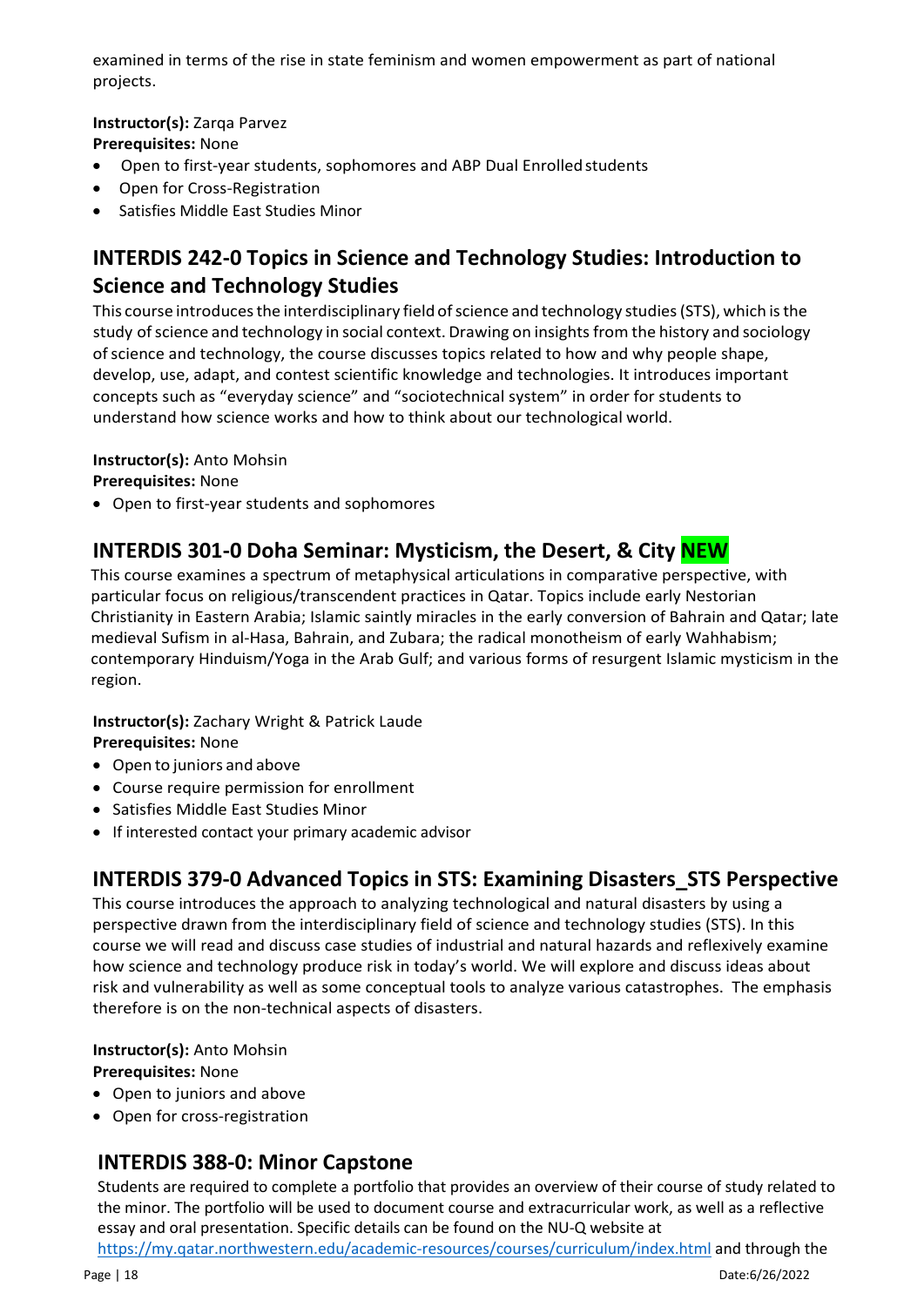minor faculty chair assigned to the course.

#### **Instructor(s):** Scott Curtis, Ilhem Allagui & Zachary Wright

**Prerequisites:** Completion of all minor required courses

• Open to students who have completed all the minor required courses and are juniors and above

### **PHIL 242‐0 Topics in Philosophy: Introduction to Philosophy**

This course will introduce students to a range of philosophical topics, questions, and puzzles. Topics may include: the meaning of life, free will, personal identity, the foundations of morality, the social construction of race and gender, justice, and the nature of genuine knowledge. We are going to approach these topics from a number of different classical and contemporary perspectives. As we explore these questions, we are going to practice how to identify, understand, and assess arguments, as well as how to challenge basic assumptions, analyze concepts and draw distinctions. The goal of this class is to strengthen your ability to think, read, and write critically and to contribute to conversations about perennial human concerns.

#### **Instructor(s):** Torsten Menge

#### **Prerequisites:** None

- Open to first-year students, sophomores and ABP Dual Enrolledstudents
- Open for cross-registration

### **POLI\_SCI 242‐0 Topics in Political Science: Intro to International Relations**

This course serves as an introduction to theories and issues of international relations (IR). It provides the necessary analytical frameworks and conceptual knowledge that makes understanding world politics for students possible (and even enjoyable). The design and focus of the course give balance between theory and practice; involving students with issues and approaches of global significance such as the cold war, American hegemony, world security and terrorism. The first part of the course provides history and context to the study of IR. The second part examines the main theories and approaches of explaining and understanding IR. The third part engages with the processes, structures and institutions of international politics over the 20th and 21st centuries, such as war, international law and the UN. Finally, the course concludes with a fourth part that zooms into some of the major issues of current global politics such as weapons of mass destruction and humanitarian intervention; and gives some focus on Middle Eastern and Islamist international politics.

#### **Instructor(s):** Khaled Al Hroub

**Prerequisites:** None

- Open to first-year students, sophomores and ABP Dual Enrolled students
- Open for Cross-Registration

# **POLI\_SCI 242‐0 Topics in Political Science: Politics of the Arab Uprisings NEW**

This course examines the reasons for and variations in contemporary uprisings in the Middle East. At once theoretical and empirical, the class focuses on events of the Arab uprisings, which occurred first in Tunisia, Egypt, Yemen, Bahrain, Syria, Libya in the first wave, followed by Sudan, Algeria, Lebanon, and Iraq in the second wave. We will consider the uprisings in relation to prevailing social scientific theories of change and management, covering the following topics: the causes and meanings of "revolution;" class dynamics and the rise of new social movements in a neoliberal era; the importance of digital publics; popular culture and artistic practices in the context of ongoing tumult; the spatial and gendered dynamics of mass mobilization; the various roles of the military; the causes of civil war; counterrevolution, and the politics of empire.

#### **Instructor(s):** Yasmeen Makawi

**Prerequisites:** None

- Open to first-year students and sophomores
- Open for Cross-Registration
- Satisfies Media and Politics Minor and Middle East Studies Minor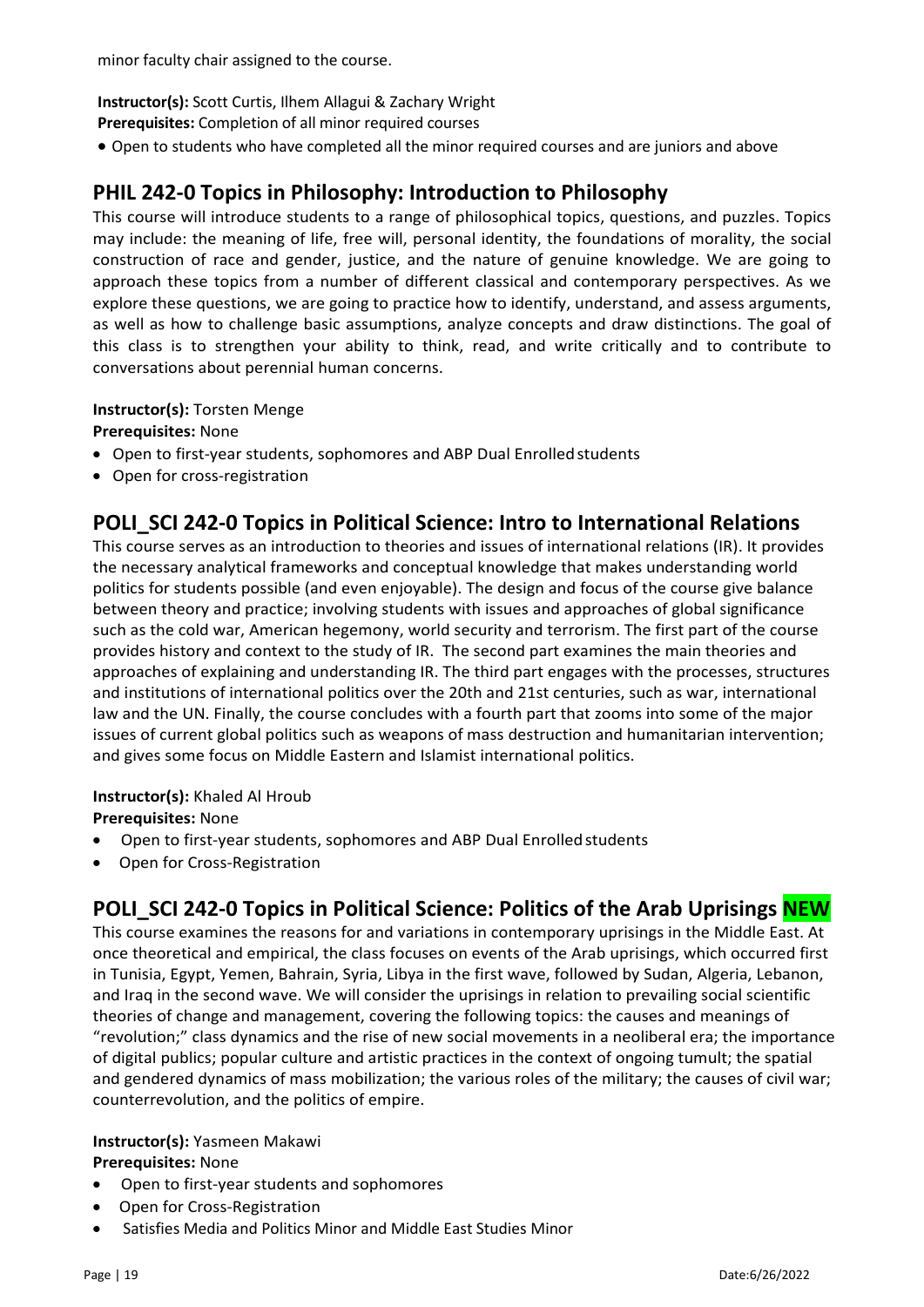# **POLI\_SCI 387‐0 Advanced Topics in Political Science: Contemporary Arab Thought**

This course covers various ideologies and schools of Arab political thought from the late 19th century up to current times, including Liberalism, Pan-Arab Nationalism, Marxism, Conservatism and Islamism. It engages with the main tenets of these ideologies and their thinkers, examining their influence and intellectual activism in the Arab region. The course examines the mixed effects of these ideologies on the Arab world, exploring their approaches to socio-political values and structures, and their endeavors to (re)formulate collective identities. Arab intellectuals who belonged to these ideologies strived to absorb, adopt, or reject sheer consequences created by the 'shock of modernity' on socio-political, economic, cultural and moral levels. Students will acquire deep knowledge of the intellectual struggle between these schools of thought, and its impact on that the cultural and political scene in the Arab world, reflecting both the rise and fall of these ideologies during the long decades of the 20th century and through the days of the post- Arab Spring.

**Instructor(s):** Khaled Al Hroub **Prerequisites:** None

- Open to juniors and above
- Open for cross-registration
- Satisfies Middle East Studies Minor

# **SOCIOLOGY 242‐0 Topics in Sociology: Introduction to Sociology**

The course offers students basic concepts and training to critically analyze societies, and the social positions of various actors and institutions. The primary aim of this course is to train the students in the quality of Sociological Imagination – the ability to see the interaction between individual's biography and history. Through readings, discussions and writing assignments, it will develop students' abilities to think critically about social issues, and to articulate these ideas in writing. Whether or not students choose to continue studying sociology outside of this course, gaining knowledge of the sociological perspective is a valuable tool for any individual because social structure impacts all members of society. After completing this course, students will have a better understanding of their social world and be able to develop and articulate informed personal opinions on social issues. In addition, students will gain the knowledge necessary to pursue future studies in sociology if desired, as well as critical thinking and analytical skills that will be useful in everyday life.

#### **Instructor(s):** Hasan Mahmud

#### **Prerequisites:** None

- Open to first-year students, sophomores and ABP Dual Enrolled students
- Open for cross-registration

# **SOCIOL 387-0 Advanced Topics in Sociology: Globalization and Third World**

This course examines the process of globalization especially as it occurs in countries with emerging economies in the global South. Discussion will focus on how global connectivity is created and sustained by various institutions and practices including market economy, multinational organizations and ideologies of universalism.

**Instructor(s):** Hasan Mahmud

#### **Prerequisites:** None

- Open to juniors and above
- Open for cross-registration

# **SOCIOL 387-0 Advanced Topics in Sociology: Refugees in/from Arab World**

This course addresses the issue of refugees and displacement and their impacts in the Arab world, situated within interdisciplinary debates on forced migration debates and an understanding of the international refugee regime. With a focus on Palestinian and Syrian refugee movements (and other displaced groups in the Arab region such as Iraq, Somalia, Yemen), the course adopts a holistic